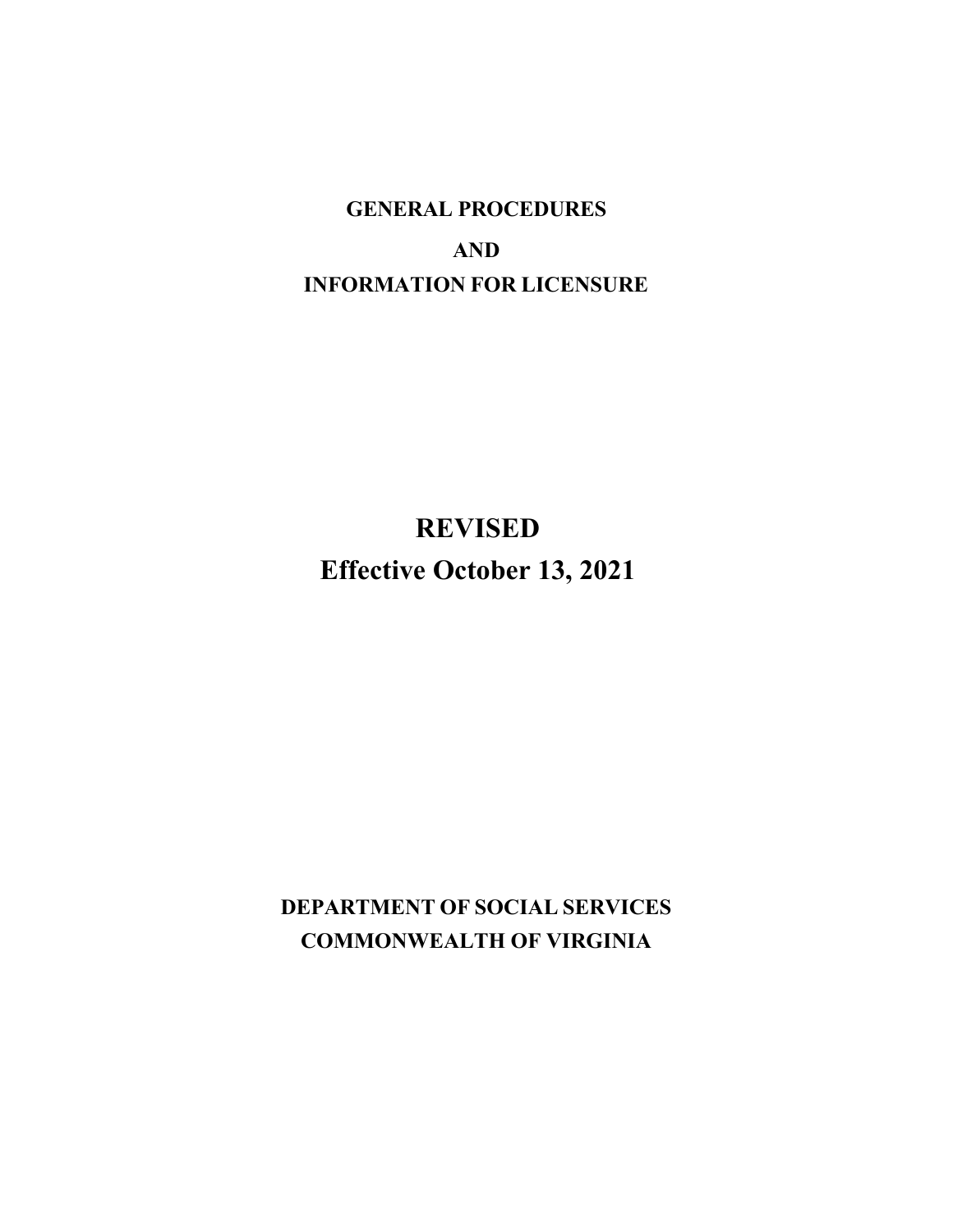#### GENERAL PROCEDURES AND INFORMATION FOR LICENSURE

Adopted by the State Board of Social Services October 20, 1983 Effective December 1984

Updated October 1987

Amended March 16, 1989 Effective July 1, 1989

Adopted by the Child Day-Care Council March 9, 1989 Effective July 1, 1989

Amended by the State Board of Social Services January 15, 1992 and by the Child Day-Care Council on January 9, 1992 Effective July 1, 1992

Amended by the State Board of Social Services August 18, 1994 and by the Child Day-Care Council on August 11, 1994 Effective January 1, 1995

Amended by the State Board of Social Services June 16, 2004 Effective November 1, 2004

Amended by the State Board of Social Services August 17, 2005 Effective December 28, 2005

Amended by the State Board of Social Services November 1, 2006 Effective December 28, 2006

Amended by the State Board of Social Services December 15, 2010 Effective February 16, 2011

Amended by the State Board of Social Services May 17, 2013 Effective July 17, 2013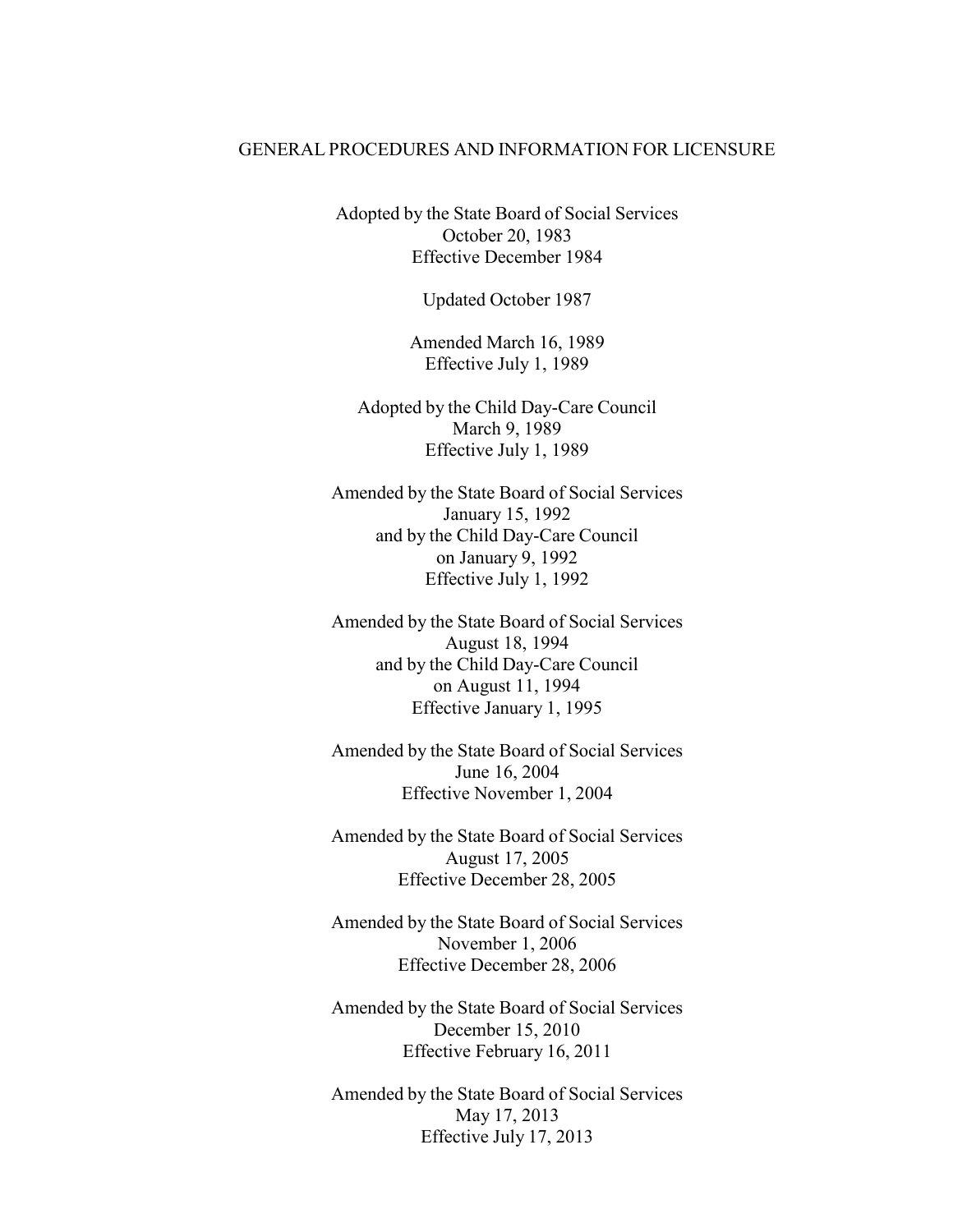Amended by the State Board of Social Services August 16, 2017 Effective October 19, 2017

Amended by the State Board of Social Services August 21, 2019 Effective October 17, 2019

Amended by the State Board of Social Services September 8, 2021 Effective October 13, 2021

VIRGINIA DEPARTMENT OF SOCIAL SERVICES Division of Licensing Programs 801 East Main Street Richmond, Virginia 23219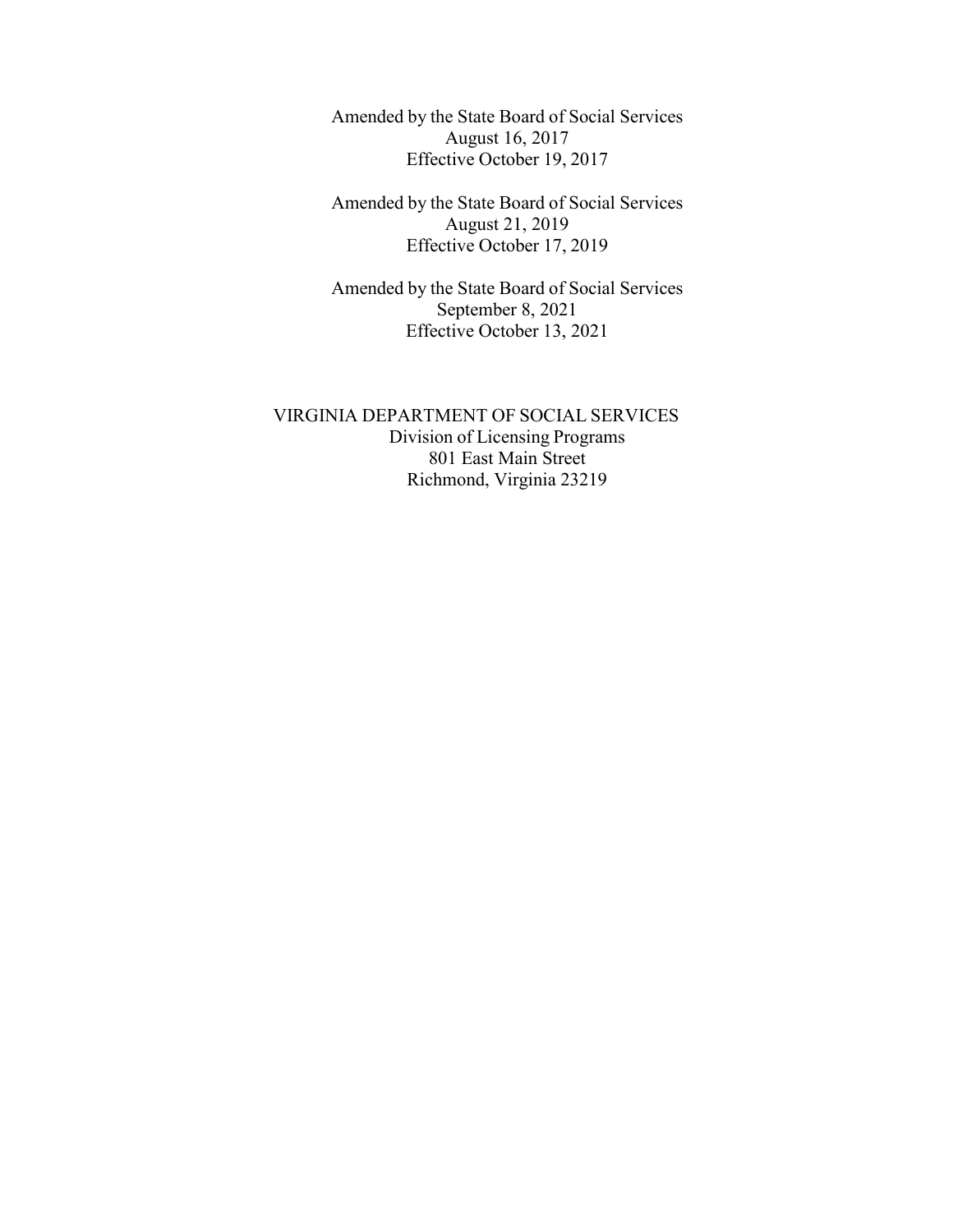## VIRGINIA DEPARTMENT OF SOCIAL SERVICES GENERAL PROCEDURES AND INFORMATION FOR LICENSURE 22VAC40-80-10 et seq.

## TABLE OF CONTENTS

| PART L | <b>INTRODUCTION</b> | Page |
|--------|---------------------|------|
|        |                     |      |
|        |                     |      |

# PART II. LICENSING REGULATIONS

## PART III. THE LICENSE

## PART IV. THE LICENSING PROCESS

| 22VAC40-80-180. Determination of continued compliance (renewal and monitoring 12 |  |
|----------------------------------------------------------------------------------|--|
|                                                                                  |  |
|                                                                                  |  |
|                                                                                  |  |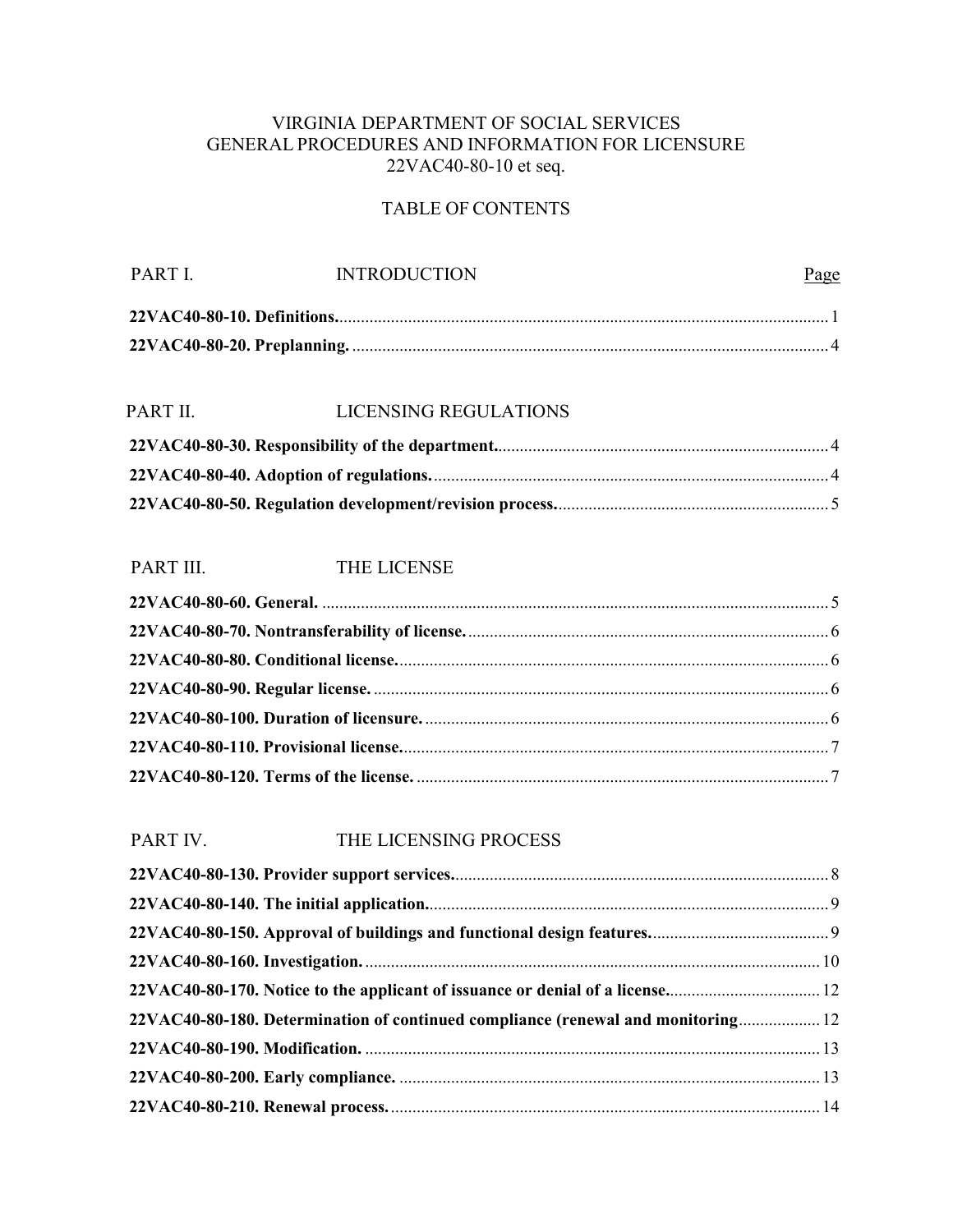## PART V. ALLOWABLE VARIANCES

## PART VI. PROBLEM SOLVING CONFERENCES

## PART VII. COMPLAINT INVESTIGATION

## PART VIII. SANCTIONS

## PART IX. HEARING PROCEDURES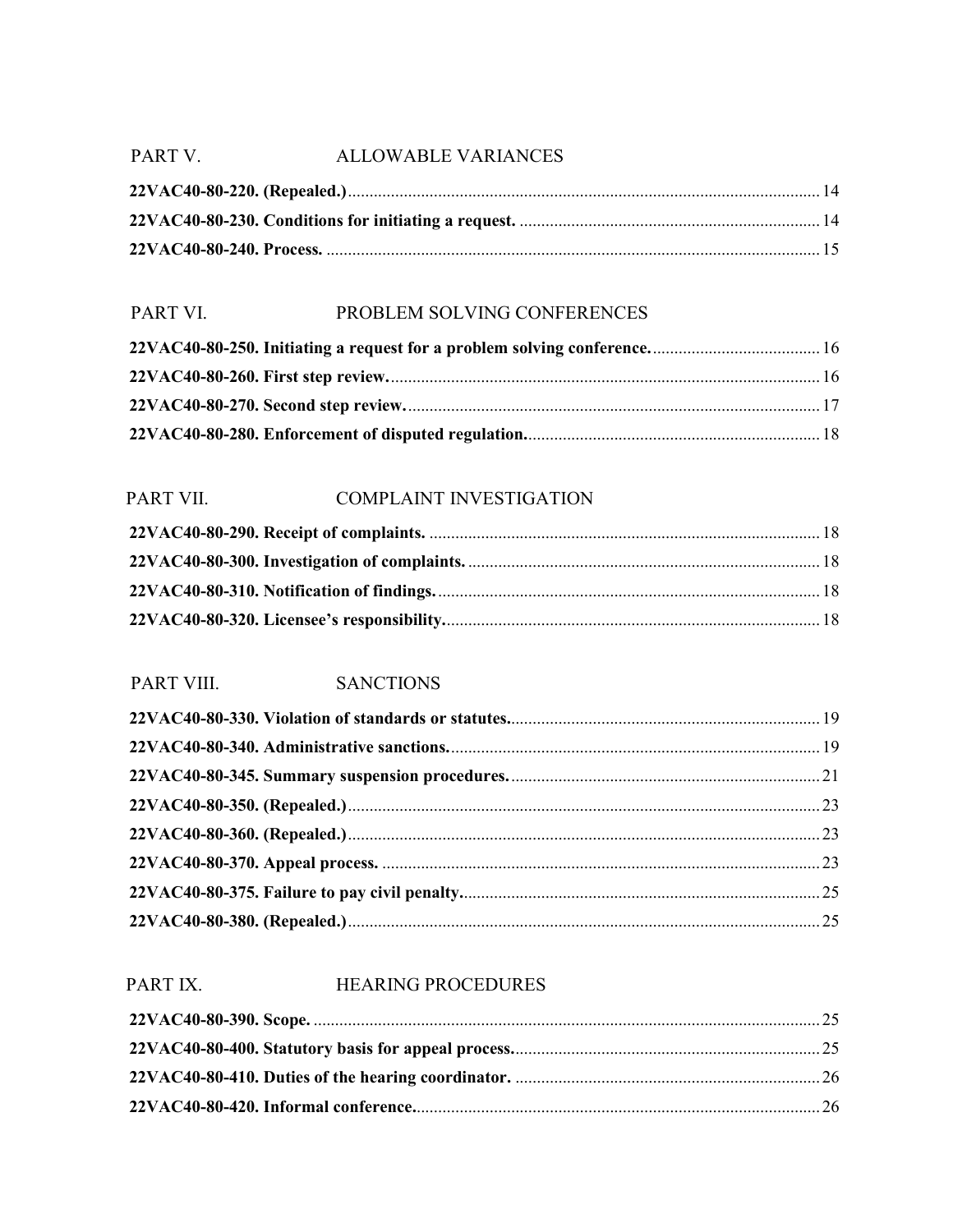NOTE: *Fee Requirements for Processing Applications* (22VAC40-160) that is referenced in standard 22VAC40-80-140 is attached at the back of this regulation.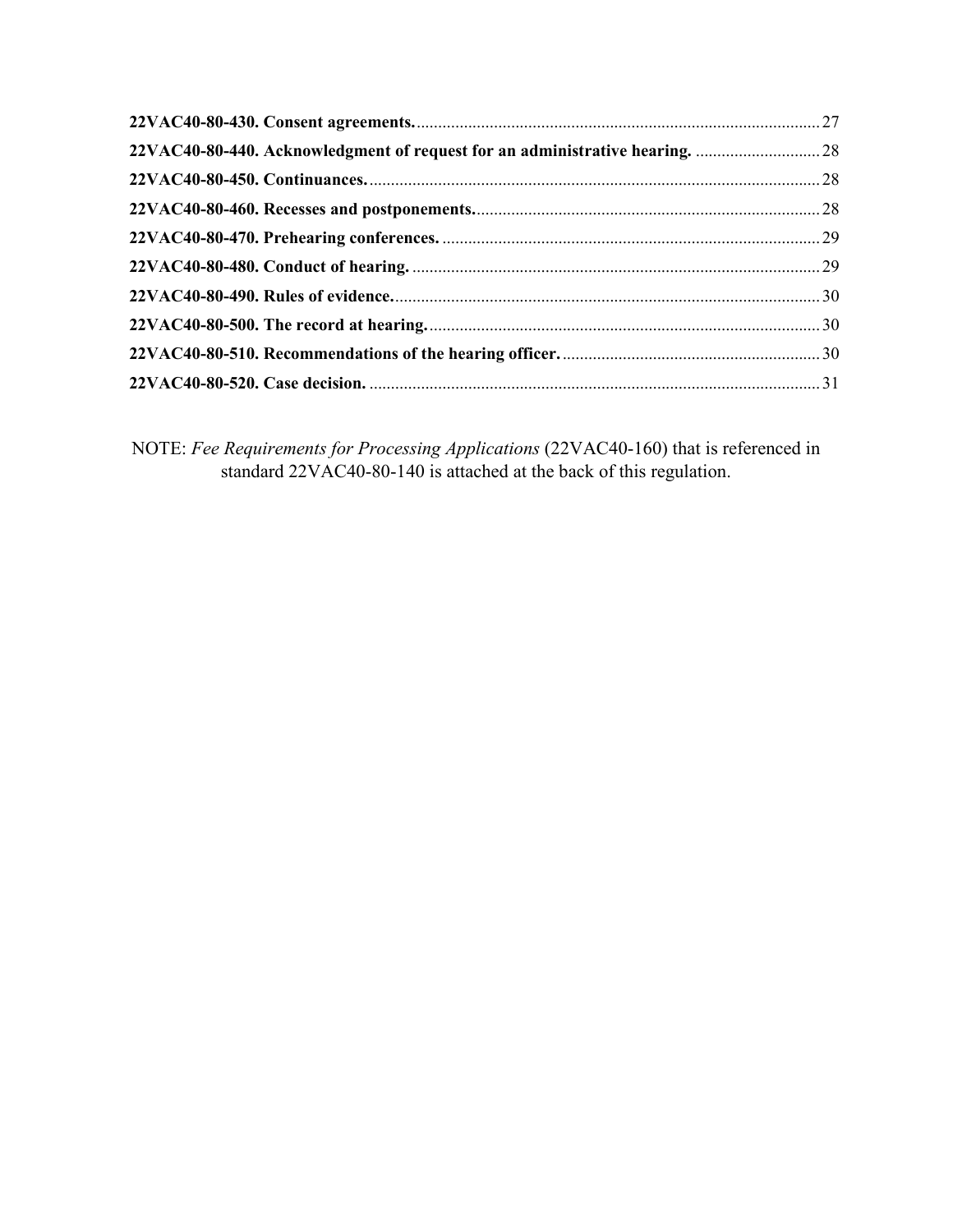#### **PART I.**

#### **INTRODUCTION.**

#### <span id="page-6-0"></span>**22VAC40-80-10. Definitions.**

The following words and terms, when used in this chapter, shall have the following meanings unless the context clearly indicates otherwise:

"Administrative hearing" means a hearing that is conducted pursuant to § 2.2-4020 of the Administrative Process Act.

"Adult care facility" means a licensed assisted living facility or adult day care center.

"Adverse action" means any case where the department either gives notice of revocation or refuses to issue a license for an assisted living facility, adult day care center or child welfare agency or imposes another administrative sanction pursuant to § 63.2-1709 of the Code of Virginia.

"Aggrieved party" means an applicant or licensee who has requested an appeal in accordance with instructions provided after the department has given written notice of the imposition of an administrative sanction or adverse action for an assisted living facility, adult day care center, or child welfare agency.

"Allowable variance" means permission is granted by the department to a licensee or applicant for licensure to meet the intent of a standard by some means other than as specified by the standard when the applicant or licensee has demonstrated that (i) the implementation of a standard would impose a substantial financial or programmatic hardship and (ii) the variance would not adversely affect the safety and well-being of persons in care.

"Applicant" means the person, corporation, partnership, association, limited liability company, or public agency that has applied for a license to operate or maintain an assisted living facility, adult day care center, or child welfare agency. For a child welfare agency, the "person who operates or maintains a child welfare agency" means any individual; corporation; partnership; association; limited liability company; local government; state agency, including any department, institution, authority, instrumentality, board, or other administrative agency of the Commonwealth; or other legal or commercial entity that operates or maintains a child welfare agency.

"Board" means the State Board of Social Services.

"Child welfare agency" means a child-placing agency, children's residential facility, child-caring institution, or independent foster home.

"Commissioner" means the Commissioner of the Department of Social Services.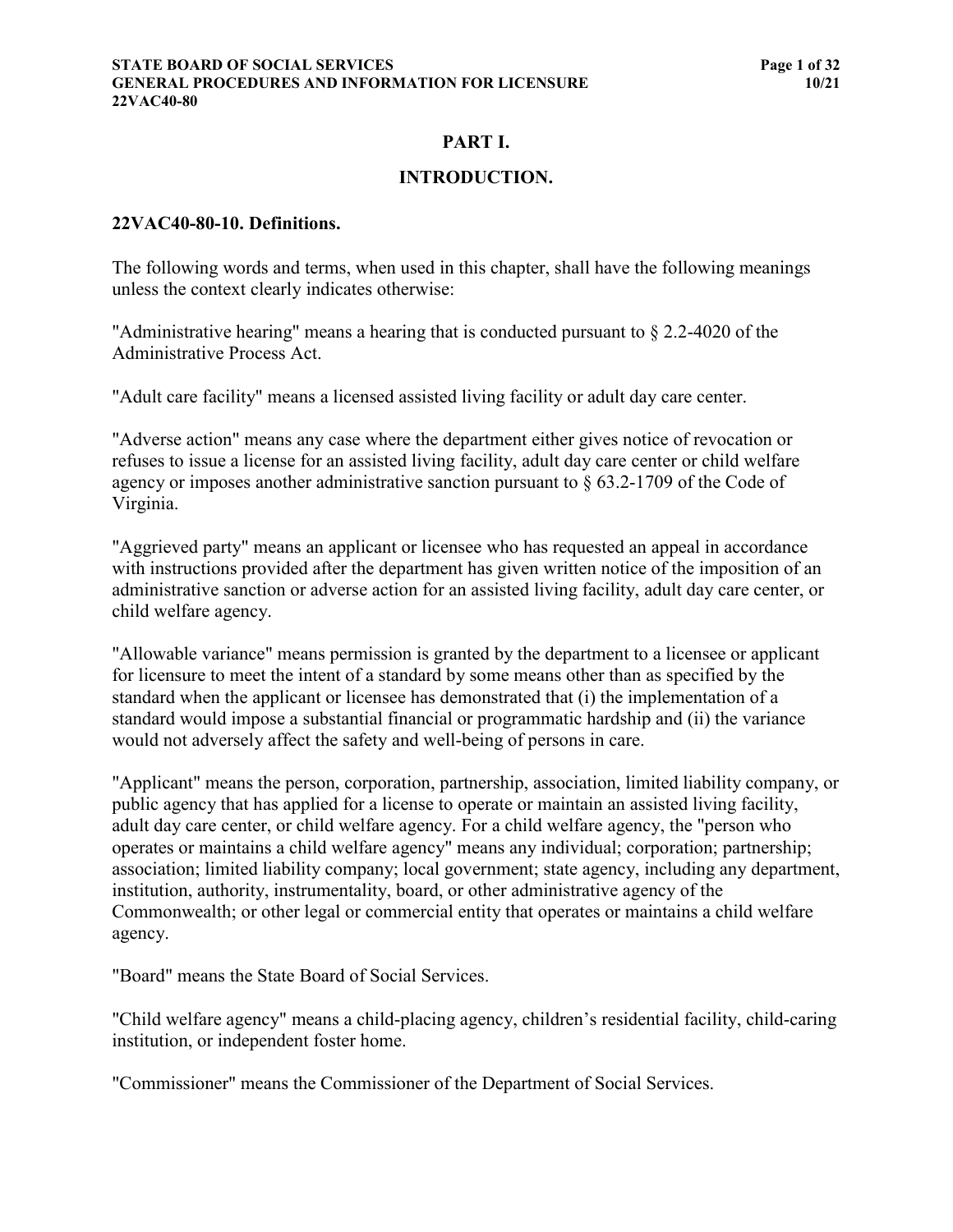#### **STATE BOARD OF SOCIAL SERVICES Page 2 of 32 GENERAL PROCEDURES AND INFORMATION FOR LICENSURE 10/21 22VAC40-80**

"Complaint" means an accusation that a facility that is subject to licensure is operating without a license or that a licensed facility is not in compliance with licensing standards or law.

"Conditional license" means a license that may be issued to a new facility to operate in order to permit the applicant to demonstrate compliance with specified standards.

"Consent agreement" means an agreement between the licensee and the department that the licensee will perform specific actions for the purpose of correcting violations to come into compliance with standards or statutes.

"Day" means a calendar day unless otherwise specified.

"Denial" means the act of refusing to grant a license after receipt of an initial or renewal application.

"Department" means the Department of Social Services.

"Early compliance" means that the licensee has demonstrated full compliance with requirements, allowing the department to replace a provisional or conditional license with a regular license.

"Functional design" means the design features of building and grounds not regulated by the Building Code, necessary for particular activities and operations of a facility subject to licensure by the Department of Social Services.

"Good character and reputation" means findings have been established and knowledgeable, reasonable, and objective people agree that the individual (i) maintains business or professional, family, and community relationships that are characterized by honesty, fairness, truthfulness, and dependability; and (ii) has a history or pattern of behavior that demonstrates the individual is suitable and able to administer a program for the care, supervision, and protection of children or adults. Relatives by blood or marriage and persons who are not knowledgeable of the individual, such as recent acquaintances, may not be considered objective references.

"Hearing" means agency processes other than those informational or factual inquiries of an informal nature provided in §§ 2.2-4007 and 2.2-4019 of the Code of Virginia and includes only (i) opportunity for private parties to submit factual proofs in formal proceedings as provided in § 2.2-4009 of the Code of Virginia in connection with the making of regulations or (ii) a similar right of private parties of public agencies as provided in § 2.2-4020 of the Code of Virginia in connection with case decisions.

"Hearing coordinator" means the person designated by the Department of Social Services to perform certain administrative functions involved in setting up and carrying out the hearings concerning adverse action on a license for an assisted living facility, adult day care center or child welfare agency, as set out herein.

"Hearing officer" means an attorney selected from a list maintained by the Executive Secretary of the Supreme Court in accordance with § 2.2-4024 of the Code of Virginia to preside at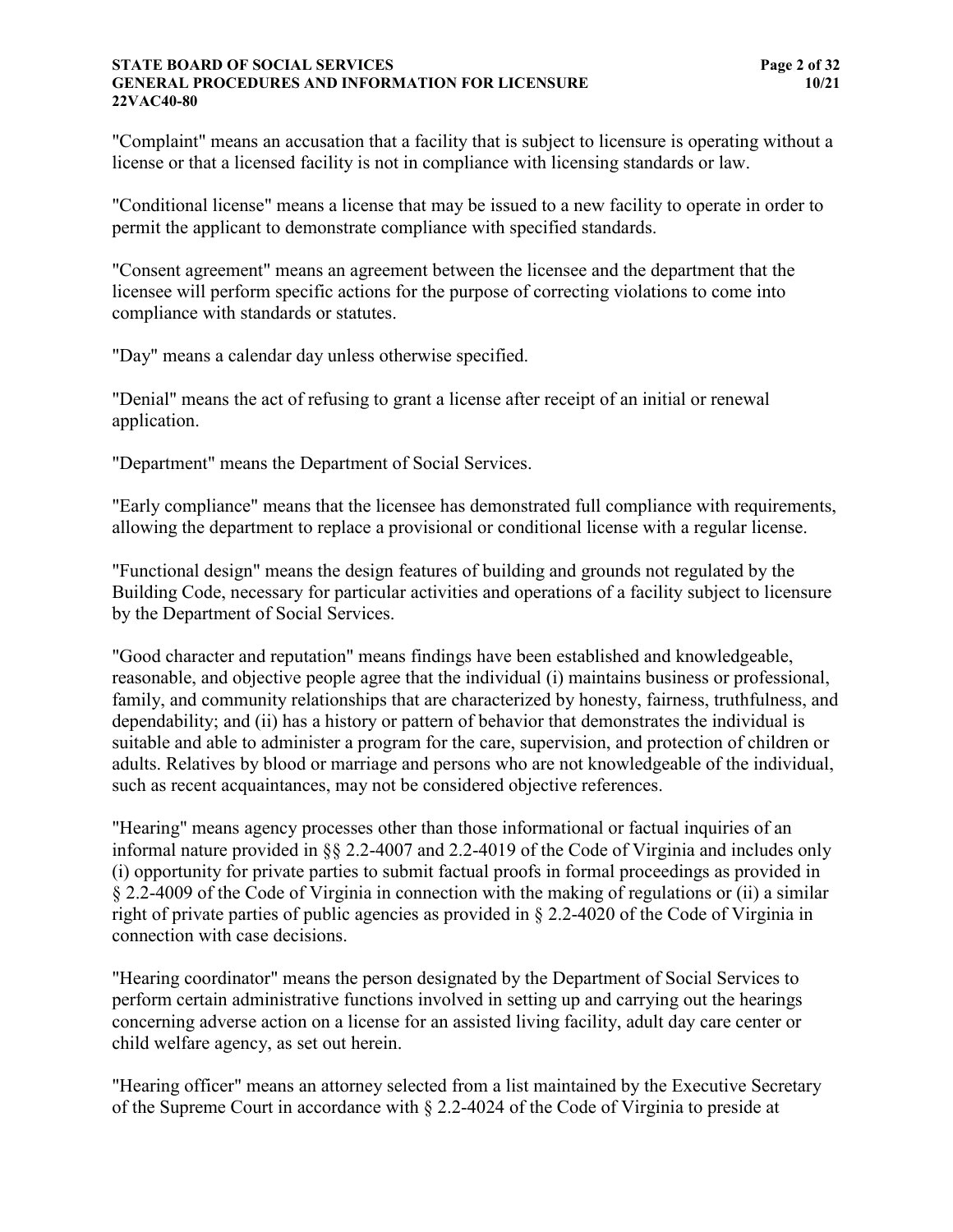#### **STATE BOARD OF SOCIAL SERVICES Page 3 of 32 GENERAL PROCEDURES AND INFORMATION FOR LICENSURE 10/21 22VAC40-80**

hearings concerning adverse action on a license for an assisted living facility, adult day care center or child welfare agency.

"Informal conference" means the informal fact-finding procedures available pursuant to §§ 2.2-4019 and 2.2-4021 of the Code of Virginia.

"Licensee" means the person, corporation, partnership, association, limited liability company, or public agency to whom a license is issued and who is legally responsible for compliance with the regulations and statutory requirements related to the operation or maintenance of the assisted living facility, adult day care center, or child welfare agency. For a child welfare agency, the "person who operates or maintains a child welfare agency" means any individual; corporation; partnership; association; limited liability company; local government; state agency, including any department, institution, authority, instrumentality, board, or other administrative agency of the Commonwealth; or other legal or commercial entity that operates or maintains a child welfare agency.

"Probationary status" means placing a licensee on notice that the facility or agency is substantially out of compliance with the terms of its license and the health, safety, and wellbeing of persons in care are at risk. Probationary status is a precursor to more serious action such as revocation, denial, or injunctive action unless immediate corrective action occurs.

"Provisional license" means a license that may be issued upon expiration of a regular license when the licensee is temporarily unable to substantially comply with the requirements of the law and regulations.

"Recommended findings of fact and recommended decision" means the report prepared by the hearing officer upon evidence presented in the administrative hearing based on the applicable laws and regulations under which the department operates.

"Regular license" means a license that is issued for 12 months or more as provided in Chapter 17 (§ 63.2-1700 et seq.) of Title 63.2 of the Code of Virginia to a facility determined to be in substantial compliance with applicable standards and regulations. The actual duration of the licensure period is stated on the license.

"Revocation" means the act of terminating a license during its effective dates because of findings of serious noncompliance.

"Special order" means an order imposing an administrative sanction issued to any party licensed pursuant to Title 63.2 of the Code of Virginia by the commissioner that has a stated duration of not more than 12 months. A special order shall be considered a case decision as defined in § 2.2- 4001 of the Code of Virginia. The 12-month period begins 30 days after notification of the issuance of a special order or at the conclusion of all appeal steps.

"Substantial compliance" means that while there may be noncompliance with one or more standards that represents minimal risk, compliance clearly and obviously exists with most of the standards as a whole.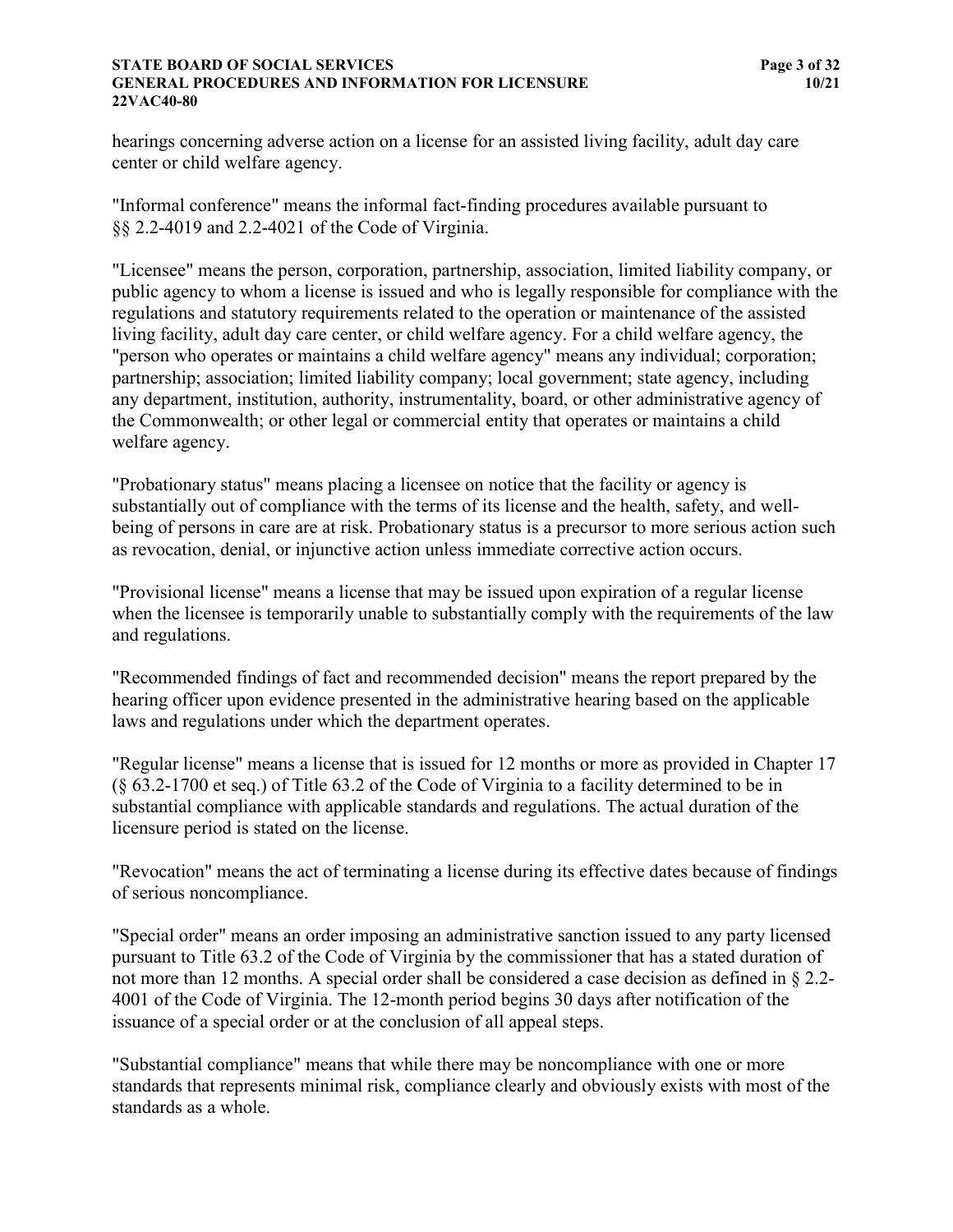#### <span id="page-9-0"></span>**22VAC40-80-20. Preplanning.**

A. Licensing staff are available throughout the application and licensing processes to answer questions and provide consultation and technical assistance (see 22VAC40-80-130).

B. In order to avoid costly errors, applicants and prospective applicants are urged to present their building plans to the department as early as possible and before entering into contracts in order to assure that the building can be preapproved as meeting the regulations (see 22VAC 40-80-150).

C. The department will make an on-site inspection of the proposed facility and services; investigate the character and reputation of the licensee and, if required, staff and household members; and upon receipt of the initial application will investigate the financial responsibility of the applicant (see 22VAC40-80-160).

#### **PART II. LICENSING REGULATIONS.**

#### <span id="page-9-1"></span>**22VAC40-80-30. Responsibility of the department.**

Through the administration of the licensing program, the Department of Social Services assumes responsibility to ensure that licensed facilities and agencies provide children and adults with at least a minimum level of care in accordance with regulations prescribed by the State Board of Social Services. The department also has the responsibility to investigate allegations of illegal operations and to initiate action to suppress illegal operations. The Virginia Code requires the State Board of Social Services to adopt regulations for the licensure of the following categories of facilities and agencies:

- 1. Adult day-care centers;
- 2. Assisted living facilities;
- 3. Private child placing agencies;
- 4. Child caring institutions; and
- 5. Independent foster homes

#### <span id="page-9-2"></span>**22VAC40-80-40. Adoption of regulations.**

<span id="page-9-3"></span>The State Board of Social Services has adopted regulations for each category listed above. The definition of each category and requirements for licensure are contained in each regulation.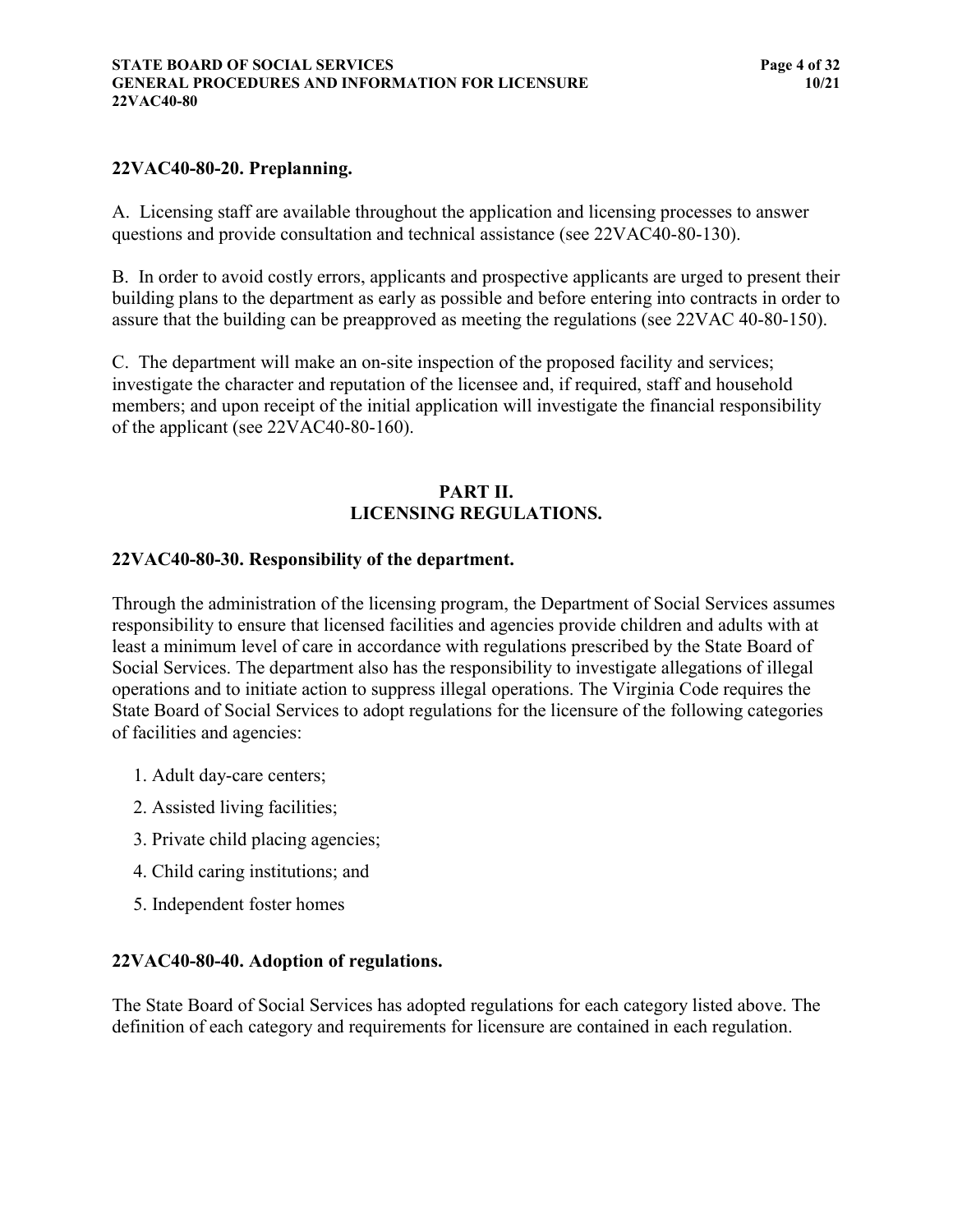#### **STATE BOARD OF SOCIAL SERVICES Page 5 of 32 GENERAL PROCEDURES AND INFORMATION FOR LICENSURE 10/21 22VAC40-80**

#### **22VAC40-80-50. Regulation development/revision process.**

A. In developing or revising regulations for licensed facilities or agencies, the Department of Social Services, acting as agent for the State Board of Social Services, adheres to the requirements of the Administrative Process Act (§ 2.2-4000 et seq. of the Code of Virginia) and the public participation process.

B. Input from licensees, associations of licensees, experts in related fields, advocacy organizations, consumers, and the general public is solicited in the development or revision of licensing regulations through informal and formal comment periods and public hearings.

C. Periodic reviews are conducted and, when necessary, comprehensive revisions of each regulation to assure that its standards continue to protect children and adults in out-of-home care while considering the interests of both providers and consumers of care.

## **PART III. THE LICENSE.**

#### <span id="page-10-0"></span>**22VAC40-80-60. General.**

A. A license to operate a facility or agency is issued to a specific person or organization to provide out-of-home care to children or adults. An organization may be a partnership, association, corporation, limited liability company, or public entity.

B. Pursuant to § 63.2-1712 of the Code of Virginia, any person, officer, or member of a governing board of any association or corporation that operates an assisted living facility, adult day care center, or child welfare agency shall be guilty of a Class 1 misdemeanor if he:

1. Interferes with any representative of the commissioner in the discharge of his licensing duties;

2. Makes to the commissioner or any representative of the commissioner any report or statement with respect to the operation of any assisted living facility, adult day care center, or child welfare agency that is known by such person to be false or untrue;

3. Operates or engages in the conduct of these facilities without first obtaining a license as required or after such license has been revoked, suspended, or has expired and not been renewed; or

4. Operates or engages in the conduct of one of these facilities serving more persons than the maximum stipulated in the license.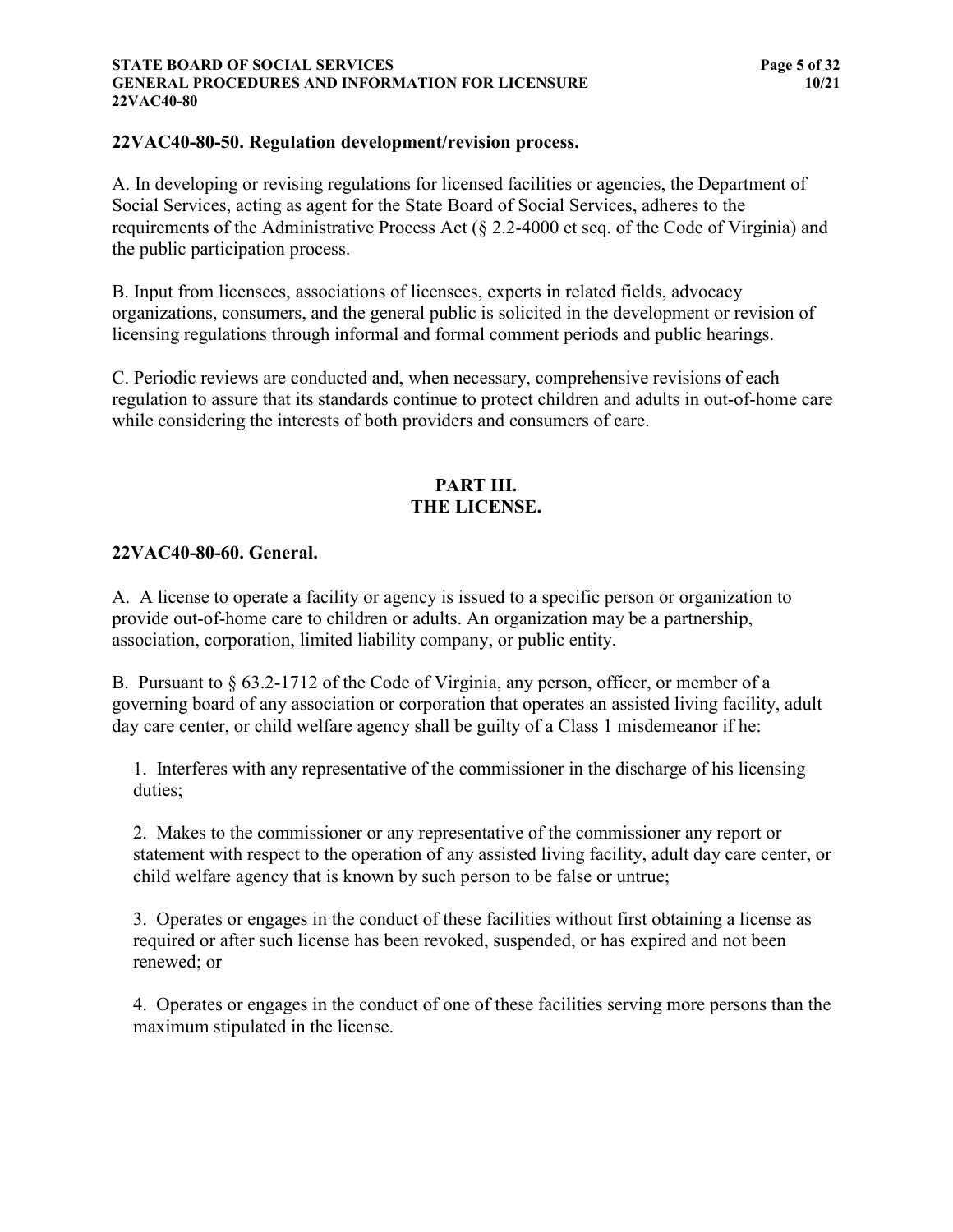#### **STATE BOARD OF SOCIAL SERVICES Page 6 of 32 GENERAL PROCEDURES AND INFORMATION FOR LICENSURE 10/21 22VAC40-80**

C. When a licensee plans to close or sell a facility, the licensee shall notify the appropriate licensing office at least 60 days prior to the anticipated closure or sale date. When the facility closes or the sale is finalized, the license shall be returned to the appropriate licensing office.

#### <span id="page-11-0"></span>**22VAC40-80-70. Nontransferability of license.**

A license is not transferable when there is a change in the ownership or location of the facility or agency to which the license has been issued.

Licenses issued for private child placing agencies are transferable when agencies change location.

#### <span id="page-11-1"></span>**22VAC40-80-80. Conditional license.**

The department may issue a conditional license to a new facility or agency in order to permit the applicant to demonstrate compliance with specified standards. A conditional license may be renewed, but the issuance of a conditional license and any renewals thereof shall be for no longer a period than six successive months. When the conditional period is over, the facility or agency must substantially meet the standards or be denied a license. Conditional licenses may be used only for new facilities or agencies.

## <span id="page-11-2"></span>**22VAC40-80-90. Regular license.**

A regular license is issued when the activities, services, facilities, and applicant's financial responsibility substantially meet the requirements for a license that are set forth by regulations adopted by the State Board of Social Services and any additional requirements that may be specified by the Code of Virginia.

#### <span id="page-11-3"></span>**22VAC40-80-100. Duration of licensure.**

Each license and renewal thereof may be issued for a period of up to three successive years. The criteria for determining the periods of licensure are based on the activities, services, management, and compliance history of the facility.

A three-year license may be issued when a facility's activities, services, and management routinely substantially exceed the minimum standards.

A two-year license may be issued when a facility's services and management routinely meet and maintain compliance with minimum standards and may exceed on a sustained basis in some areas.

<span id="page-11-4"></span>An annual license may be issued when a facility's activities, services, and management indicate an inconsistent level of compliance but substantial compliance is reached. Some reinforcement and guidance are needed in order for the facility to meet or maintain minimum requirements.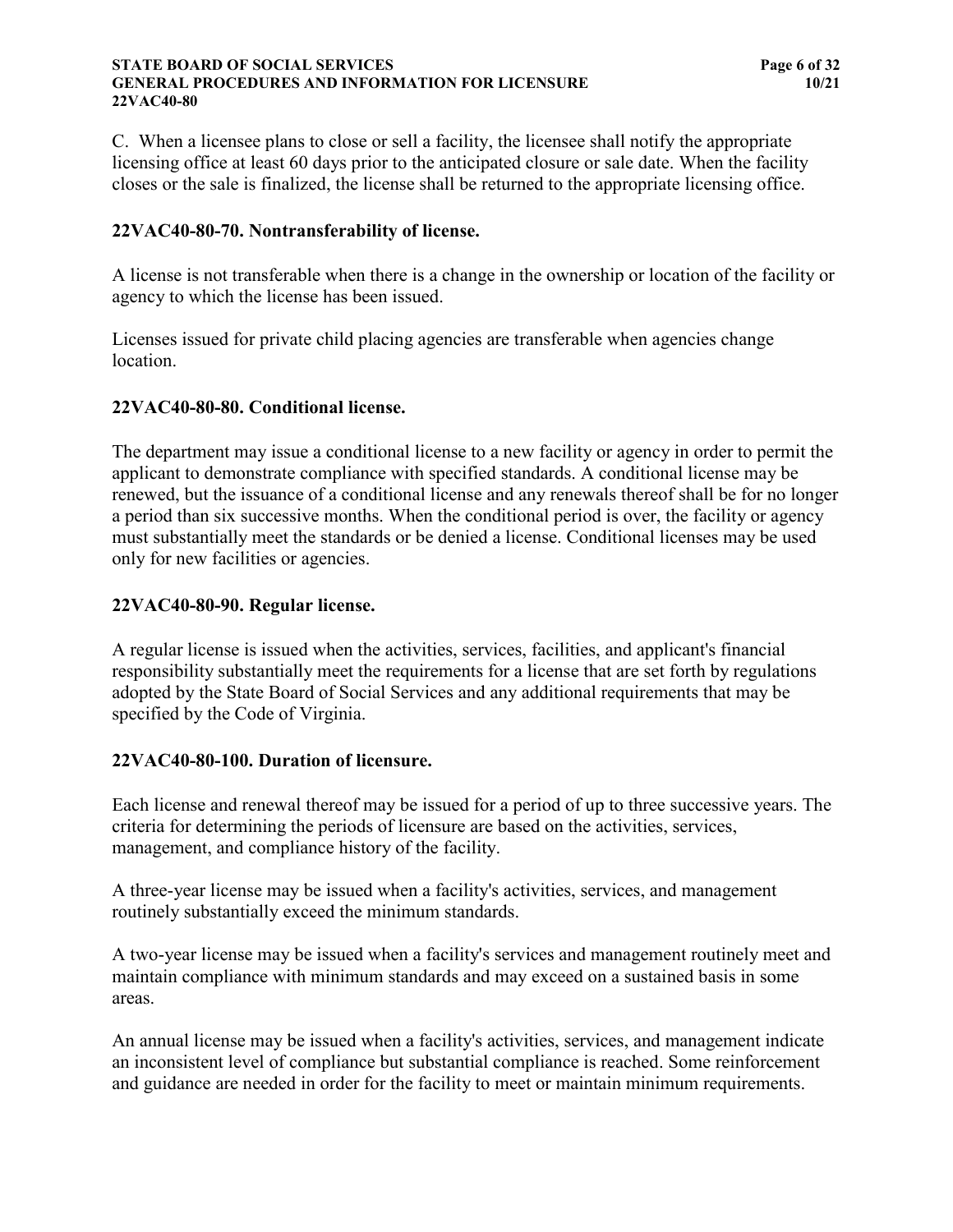## **22VAC40-80-110. Provisional license.**

When a regular license expires and the applicant is temporarily unable to comply with the requirements of the regulations, the department may issue a provisional license for any period not to exceed six months. A provisional license shall not be issued to a facility or agency immediately following a conditional license. At the conclusion of the provisional licensure period, the facility or agency must be in substantial compliance with licensing standards or be denied a license to continue operation.

#### <span id="page-12-0"></span>**22VAC40-80-120. Terms of the license.**

A. A facility or agency shall operate within the terms of its license, which are:

1. The operating name of the facility or agency;

2. The name of the individual, partnership, association, corporation, limited liability company, or public entity sponsoring the facility or agency;

3. The physical location of the facility or agency;

4. The maximum number of children or adults who may be in care at any time;

5. The period of time for which the license is effective;

6. For child welfare agencies, the age range of children for whom care may be provided; and

7. Any other limitations that the department may prescribe within the context of the regulations for any facility or agency.

B. The provisional license cites the standards with which the licensee is not in compliance.

C. The conditional license cites the standards with which the licensee must demonstrate compliance when operation begins, and also any standards with which the licensee is not in compliance.

D. Prior to changes in operation that would affect the terms of the license, the licensee shall secure a modification to the terms of the license from the department. (See 22VAC40-80-190.)

E. Certain documents related to the terms of the license are required to be posted on the premises of each facility. These are:

1. The most recently issued license. Any provisional license shall be posted at each public entrance of the facility and a notice shall be prominently displayed next to the license that states that a description of specific violations of licensing standards to be corrected and the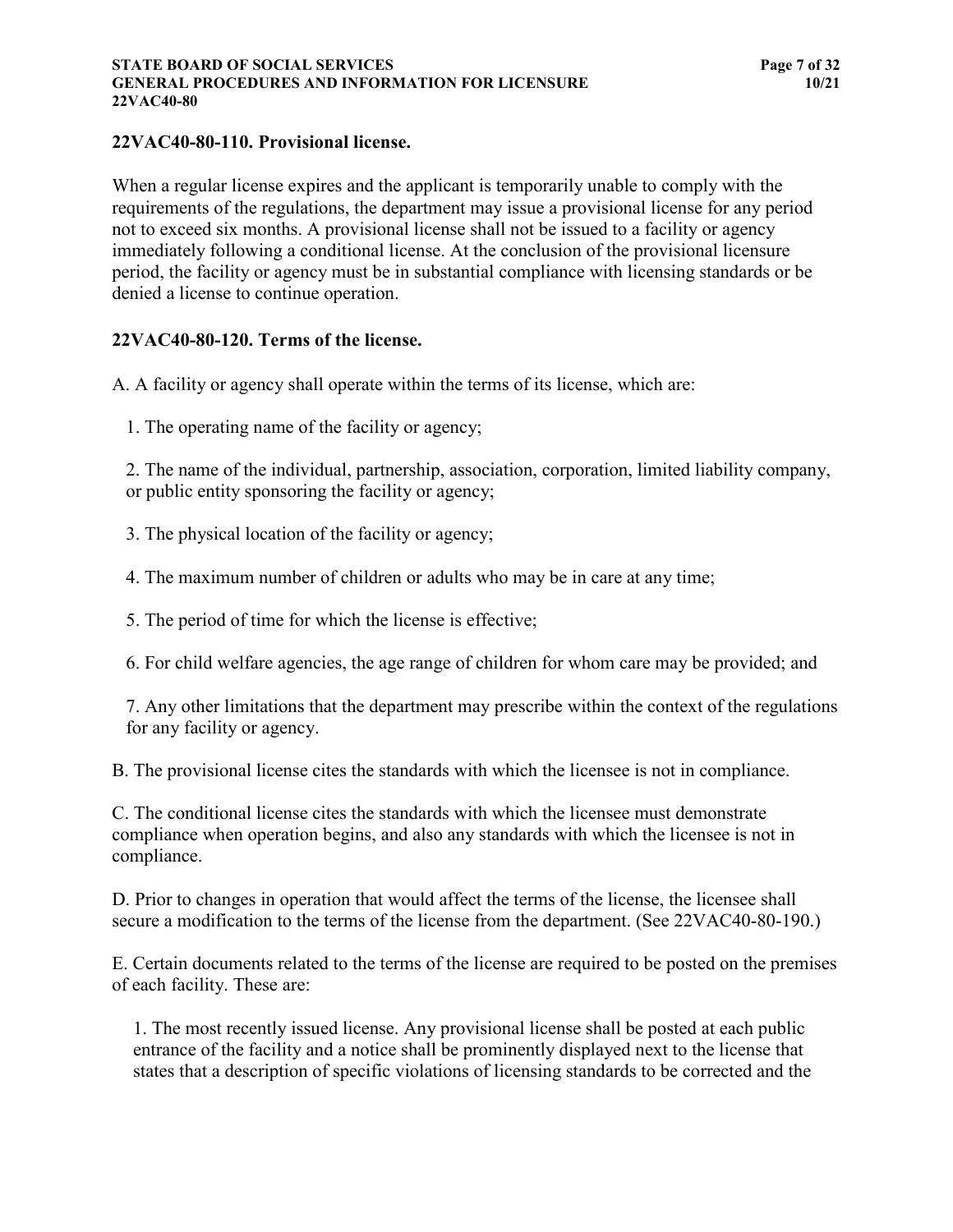#### **STATE BOARD OF SOCIAL SERVICES Page 8 of 32 GENERAL PROCEDURES AND INFORMATION FOR LICENSURE 10/21 22VAC40-80**

deadline for completion of such corrections is available for inspection at the facility or on the facility's website, if applicable;

2. The findings of the most recent inspection of the facility;

3. Notice of the commissioner's intent to revoke or deny renewal of the license of an assisted living facility. Such notice will be provided by the department and shall be posted in a prominent place at each public entrance of the facility to advise consumers of serious or persistent violations.

4. A copy of any final order of summary suspension of all or part of a license for an assisted living facility, a child welfare agency, and an assisted living facility operated by an agency of the Commonwealth, or child welfare agency operated by an agency of the Commonwealth shall be prominently displayed by the provider at each public entrance of the facility, or the provider may display a written statement summarizing the terms of the order, printed in clear and legible size and typeface, in a prominent location and identifying the location within the facility where the final order of summary suspension may be reviewed.

5. Notice of the commissioner's intent to take any of the actions enumerated in subdivisions B 1 through B 7 of § 63.2-1709.2 of the Code of Virginia. Such notice will be provided by the department, and a copy of the notice shall be posted in a prominent place at each public entrance of the facility to advise consumers of serious or persistent violations.

6. A copy of any special order issued by the department shall be posted in a prominent place at each public entrance of the licensed premises to advise consumers of serious or persistent violations.

7. Any other documents required by the commissioner.

#### **PART IV. THE LICENSING PROCESS.**

#### <span id="page-13-0"></span>**22VAC40-80-130. Provider support services.**

A. The programmatic regulations require both general and specific training in various subject areas. The department provides preapplication consultation, ongoing technical assistance and consultation, and formal training sessions. The department's licensing representatives will provide assistance to any person seeking information about obtaining a license and information about initial and ongoing training requirements.

B. Applicants for licensure shall complete a prelicensure orientation program that focuses on health and safety standards, and resident's rights where applicable, offered through or approved by the department. The commissioner may, at his discretion, waive the orientation requirement or issue a license conditioned upon the owner's or administrator's completion of the required training.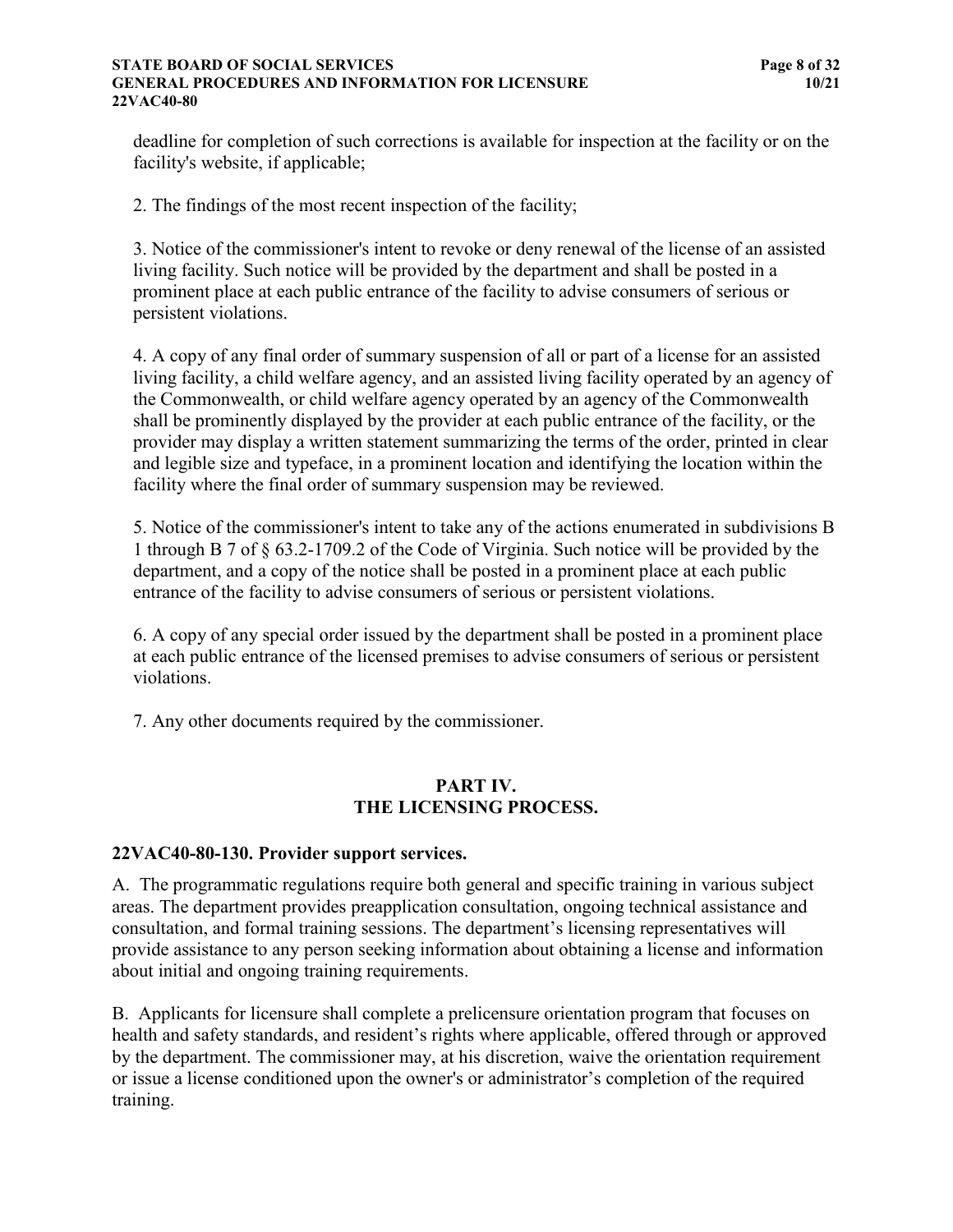EXCEPTIONS: The following persons are exempt from the requirements of prelicensure training:

- 1. An applicant who has previously owned or managed a facility in satisfactory compliance with regulations; and
- 2. Applicants for adult day care centers and child welfare agencies if notified by the department that such training is unavailable.

## <span id="page-14-0"></span>**22VAC40-80-140. The initial application.**

A. Upon request, the department will provide an application form for a license to operate a facility or agency. There are a number of licensing offices located throughout the state.

B. The department will consider an application complete when the application fee and all the required information is submitted in the form required by the department. The schedule of fees for licenses is provided in 22VAC40-160, Fee Requirements for Processing Applications. If the department finds the application incomplete, the applicant will be notified in writing within 15 days of receipt of the incomplete application. If the applicant does not resubmit a complete application within 30 days from the notification, all materials except the nonrefundable fee will be returned to the applicant.

C. The applicant shall complete and submit the application to the department at least 60 days prior to a planned opening date to allow the department time to act on the application.

D. The applicant may withdraw a request for a license.

## <span id="page-14-1"></span>**22VAC40-80-150. Approval of buildings and functional design features.**

A valid certificate of occupancy is one prerequisite for licensure. When an application is for licensure of a building that has not previously been used for the type of license or use group being sought, or when renovations are made in the building, the department must approve functional design features of the building in accordance with applicable department regulations. The procedures are as follows:

1. Prior to beginning construction or renovation, the applicant or prospective applicant shall submit to the department floor plans that clearly indicate the use of space and other plans for compliance with all requirements for the building and physical environment contained in the applicable regulations.

(NOTE: Applicants and prospective applicants are urged to present their plans for compliance with departmental regulations to the department as early as possible and before entering into contracts in order to assure that the building can be preapproved as meeting the department's regulations. Architects, contractors, or building officials may not be thoroughly familiar with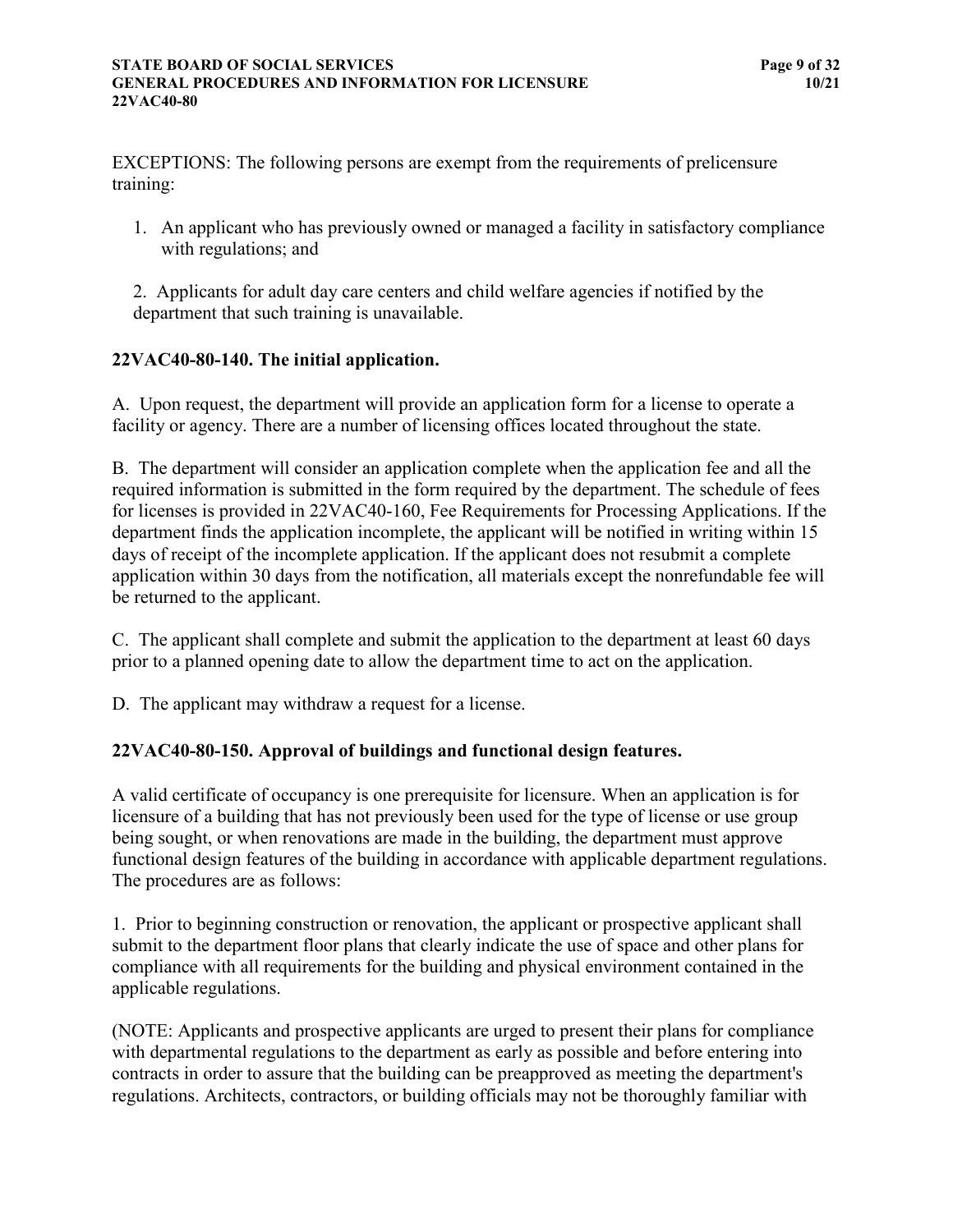#### **STATE BOARD OF SOCIAL SERVICES Page 10 of 32 GENERAL PROCEDURES AND INFORMATION FOR LICENSURE 10/21 22VAC40-80**

these functional design requirements, and costly errors can be avoided through early review by the department.)

2. The department will notify the applicant or prospective applicant within 10 working days of receipt if the plans to comply are incomplete, identifying the information still needed before the request can be considered complete.

3. When a complete plan is received, the department will issue within 20 days a Preliminary Approval Statement or a letter indicating disapproval of the plan and the reasons for disapproval.

(NOTE: A Preliminary Approval Statement does not imply that the department will approve the application for licensure since other factors will affect issuance decisions.)

4. All Preliminary Approval Statements are conditional upon there being no change in the proposal or the circumstances affecting them and upon approval of all required fire, health, or building officials.

5. The department will forward a copy of the Preliminary Approval Statement to the appropriate building official.

6. After construction or renovation, department staff will make an on-site inspection to evaluate compliance with the functional design requirements of the applicable regulations. Findings of this on-site inspection will be forwarded to the applicant and the local building official.

## <span id="page-15-0"></span>**22VAC40-80-160. Investigation.**

A. Upon receipt of the application the commissioner shall:

1. Cause an investigation to be made of the activities, services, and facilities of the applicant, and of his character and reputation;

2. If the applicant is an association, partnership, limited liability company, or corporation, cause an investigation of the character and reputation of its officers and agents; and

3. Upon receipt of the initial application, cause an investigation of the applicant's financial responsibility.

B. At the time of the initial application and annually thereafter, the applicant or licensee shall be responsible for obtaining inspection reports from appropriate fire and health agencies to determine compliance with applicable regulations.

This subsection does not apply to child placing agencies.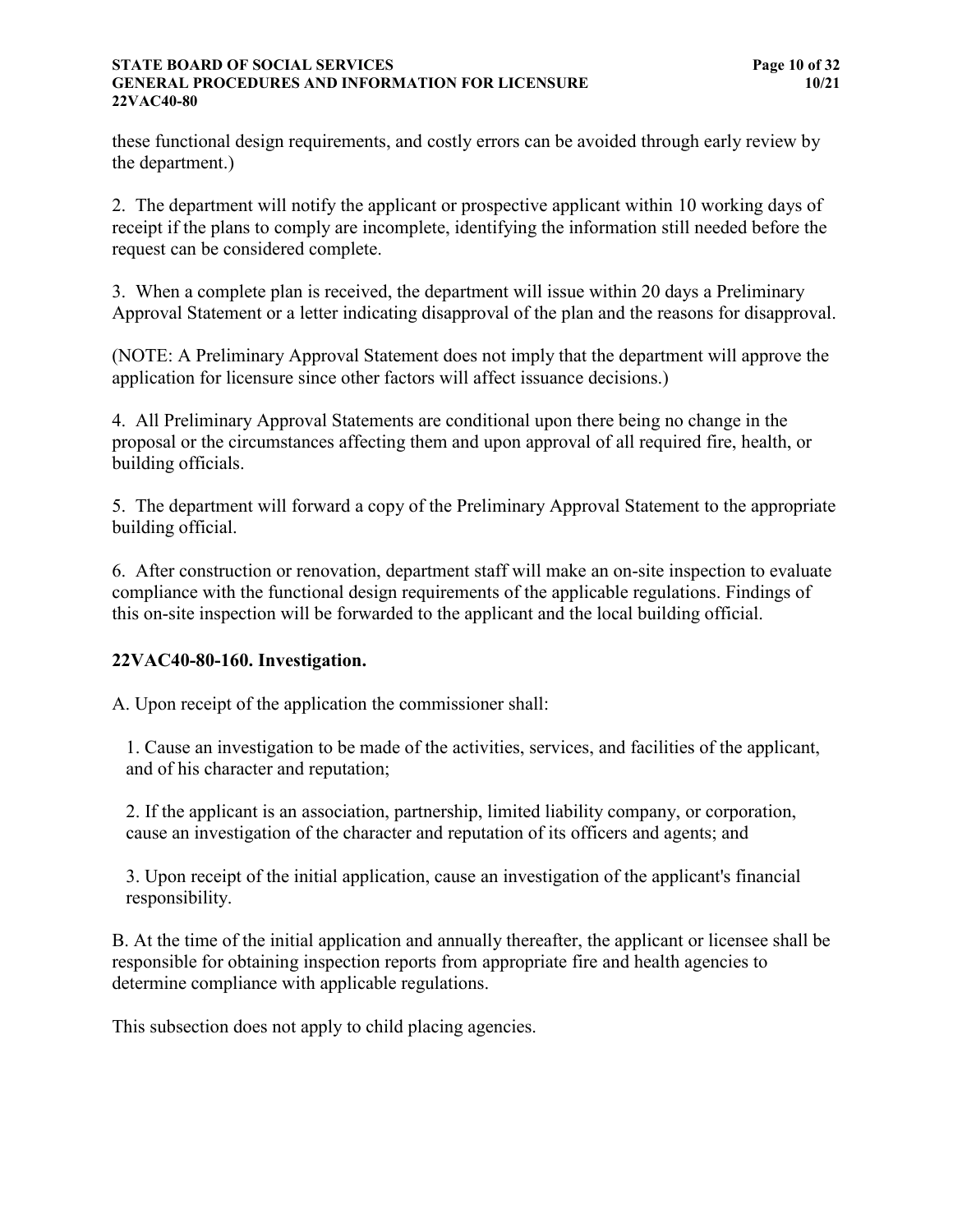#### **STATE BOARD OF SOCIAL SERVICES Page 11 of 32 GENERAL PROCEDURES AND INFORMATION FOR LICENSURE 10/21 22VAC40-80**

1. All buildings shall be inspected and approved by the local building official when required. This approval shall be documented by a Certificate of Use and Occupancy indicating that the building is classified for its proposed licensed purpose.

2. At the time of the initial application and at least annually thereafter, the applicant or licensee shall obtain an inspection report from state or local fire authorities, as applicable, to determine compliance of the building or buildings with the Virginia Statewide Fire Prevention Code.

3. At the time of the initial application and at least annually thereafter, the applicant or licensee shall obtain an inspection report from state or local health authorities that shall include approval of general sanitation and, if applicable, water supply, sewage disposal systems, and food service operations for the building or buildings in which the facility is operated.

C. The department's representative will make an on-site inspection of the proposed facility or agency and an investigation of the proposed services, as well as an investigation of the character, reputation, and financial responsibility of the applicant. Compliance with all standards will be determined by the Department of Social Services. The licensee is responsible for correcting any areas of noncompliance found during any on-site inspection.

NOTE: See 22VAC40-90 or 22VAC40-191, as applicable.

D. The applicant or licensee shall at all times afford the department's representative reasonable opportunity to inspect all of the facility's or agency's buildings, books, and records. Records that contain confidential proprietary information furnished to the department pursuant to this section shall be exempt from disclosure pursuant to subdivision 4 of § 2.2-3705.5 of the Code of Virginia.

At the time of the initial application, the financial records of an applicant shall not be subject to inspection if the applicant submits an operating budget and at least one credit reference.

E. The applicant or licensee shall also allow the department's representative to interview the facility's or agency's agents, employees, residents, participants, and any person under its custody, control, direction, or supervision. Interviews with residents, participants, and any person under the facility's or agency's custody, control, direction, or supervision shall be:

1. Authorized by the person to be interviewed or his legally authorized representative; and

2. Limited to discussion of issues related to the applicant's or licensee's compliance with applicable laws and regulations, including ascertaining if assessments and reassessments of residents' cognitive and physical needs are performed as required under regulations for licensure of the facility or agency.

F. After the on-site inspection the licensing representative will discuss the findings of the investigation with the administrator, licensee or designee. As applicable, the applicant shall submit an acceptable plan for correcting any areas of noncompliance following these discussions.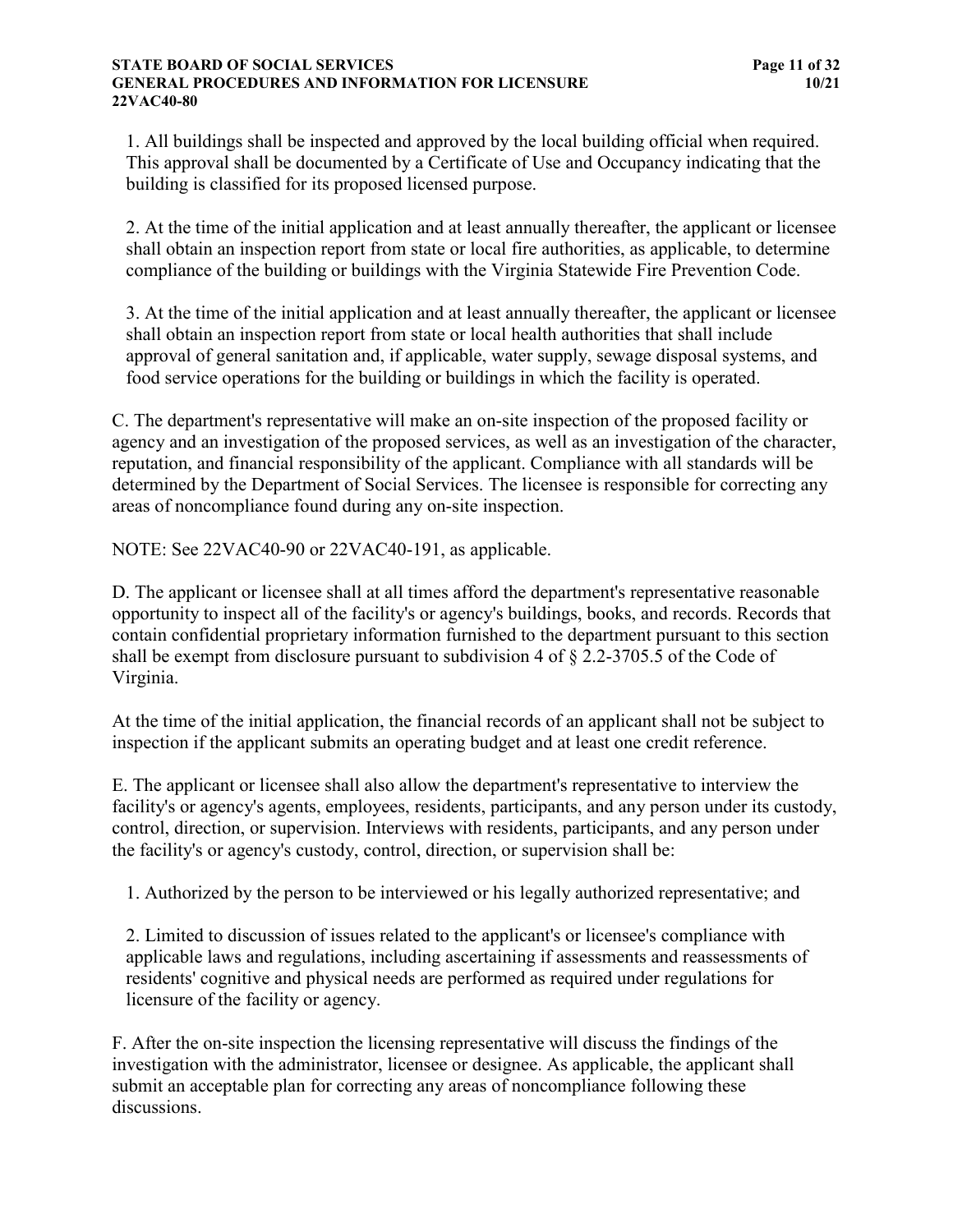G. At any time during the investigation, an applicant or licensee may request an allowable variance to any standard that creates a special hardship. (See Part V (22VAC40-80-230 et seq.) of this chapter Allowable Variances.)

#### <span id="page-17-0"></span>**22VAC40-80-170. Notice to the applicant of issuance or denial of a license.**

A. When the investigation is completed, the department will notify the applicant of its decision regarding the issuance of a license.

B. When the department intends to deny the license, the department will send a letter stating the reasons for this action and the applicant's right to appeal the decision. (See Part VIII (22VAC40- 80-330 et seq.) of this chapter.)

## <span id="page-17-1"></span>**22VAC40-80-180. Determination of continued compliance (renewal and monitoring inspections).**

A. In order to determine continued compliance with standards during the effective dates of the license, the department's licensing representative will make announced and unannounced inspections of the facility or agency during the hours of its operation. The licensee is responsible for correcting any areas of noncompliance found during renewal or monitoring inspections.

B. All licensed child welfare agencies shall be inspected at least twice a year. At least one unannounced inspection of each licensed facility shall be made each year.

C. Adult day care centers issued a license for a period of six months shall be inspected at least two times during the six-month period, and at least one of those inspections shall be unannounced. Adult day care centers issued a license for a period of one year shall be inspected at least three times each year, and at least two of those inspections shall be unannounced. Adult day care centers issued a license for a period of two years shall be inspected at least two times each year, and at least one of those inspections shall be unannounced. Adult day care centers issued a license for a period of three years shall be inspected at least one time each year, and that inspection shall be unannounced.

D. Assisted living facilities issued a license for a period of six months shall be inspected at least two times during the six-month period, and at least one of those inspections shall be unannounced.

E. Assisted living facilities issued a license for a period of one, two, or three years shall be:

- 1. Inspected at least once each year, and that inspection shall be unannounced; and
- 2. Inspected as needed based on compliance with applicable laws and regulations.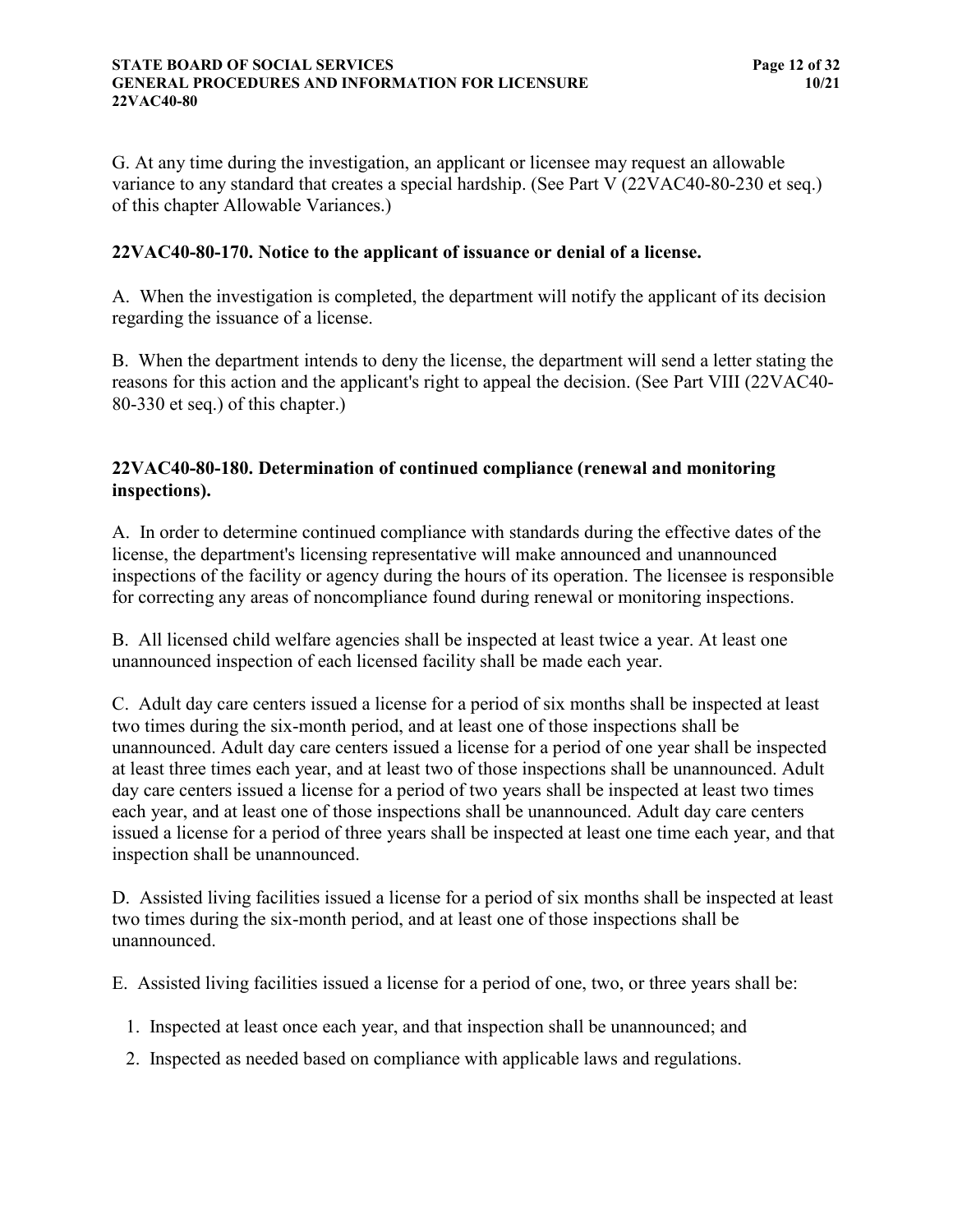#### **STATE BOARD OF SOCIAL SERVICES Page 13 of 32 GENERAL PROCEDURES AND INFORMATION FOR LICENSURE 10/21 22VAC40-80**

F. The department's representative may also make such inspections of any homes or facilities that are approved by the licensee for the placement or care of children as one of the licensed services of the agency.

G. For any licensed assisted living facility, adult day care center, or child welfare agency, the department may conduct such other announced or unannounced inspections as are considered appropriate.

NOTE: When necessary to respond to excessive workloads or to give priority to higher risk situations, the department may use its discretion to increase or decrease the frequency of announced and unannounced inspections made to licensed facilities during the year.

#### <span id="page-18-0"></span>**22VAC40-80-190. Modification.**

A. The licensee may request a modification of the terms of a license at any time during the period of the license. The request must be submitted in writing to the department's representative.

The department will evaluate written information about any planned changes in operation that would affect either the terms of the license or the continuing eligibility for a license. A licensing representative may inspect the facility during the process of evaluating a proposed modification.

Examples of such changes are: changes in the number of children or adults to be served, staff responsibilities, availability and use of the physical plant, and changes in program focus or needs of the population to be served.

B. If a modification can be granted under the standards, the department will issue a modified license reflecting the changes. In the event that a new application is needed or the modification cannot be granted, the licensee will be advised by letter.

#### <span id="page-18-1"></span>**22VAC40-80-200. Early compliance.**

A. A provisional or conditional license may be voided and a regular license issued when all of the following conditions exist:

1. The facility or agency complies with all standards listed on the face of the provisional or conditional license prior to the mid-point of the licensure period or within 90 days of the expiration date of the provisional or conditional license, whichever comes first, and the facility or agency is in substantial compliance with all other standards.

2. Compliance has been verified by an on-site observation by the department's licensing representative or, when applicable, by written evidence provided by the licensee.

3. All other terms of the license remain the same.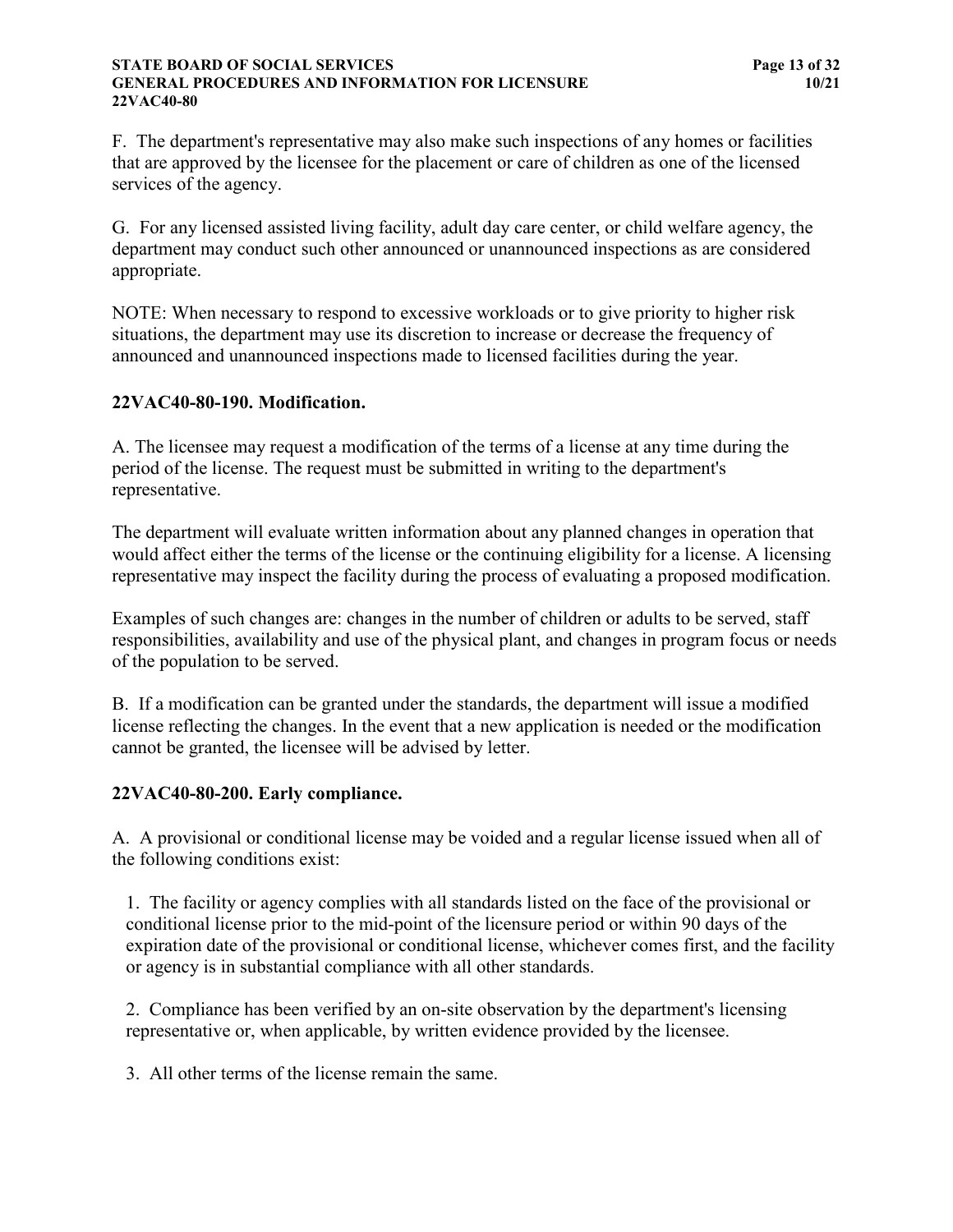#### **STATE BOARD OF SOCIAL SERVICES Page 14 of 32 GENERAL PROCEDURES AND INFORMATION FOR LICENSURE 10/21 22VAC40-80**

B. The licensee shall make a written request to the licensing representative for replacement of a provisional or conditional license with a regular license.

C. When the request is approved by the department, the effective date of the new regular license will be the same as the beginning date of the voided license. When the request is not approved, the reasons for this action will be confirmed to the licensee in writing.

D. Early compliance shall not be considered once the facility or agency has filed a renewal application.

## <span id="page-19-0"></span>**22VAC40-80-210. Renewal process.**

A. The department will send an application for renewal of the license to the licensee prior to the expiration date of the current license. The licensee shall submit the completed application form, including all attachments and the licensing application fee, in a timely manner to assure adequate time for processing by the department. In order for the application to be considered complete, the licensee must have paid any outstanding civil penalty assessed in a case decision.

B. The department will not process a renewal application that is not complete or when the current license is being denied or revoked in accordance with the provisions of the Administrative Process Act.

C. Should a current license expire before a new license is issued, the current license shall remain in effect provided that a complete application was filed prior to expiration of the current license and a decision for licensure is pending.

D. The department will follow the procedure for investigation and notice to the applicant previously outlined in 22VAC40-80-160, 22VAC40-80-170, and 22VAC40-80-180.

#### **PART V. ALLOWABLE VARIANCES.**

#### <span id="page-19-1"></span>**22VAC40-80-220. (Repealed.)**

#### <span id="page-19-2"></span>**22VAC40-80-230. Conditions for initiating a request.**

A licensee or applicant may request an allowable variance when he believes that the existing standard or requirement poses a substantial financial or programmatic hardship and when he believes that either an alternative method of compliance with the intent of the standard that is causing the hardship, or the actual suspension of all or part of that standard, would neither endanger the safety or well-being of persons in care nor create a violation of statutes or of the requirements of another regulatory agency.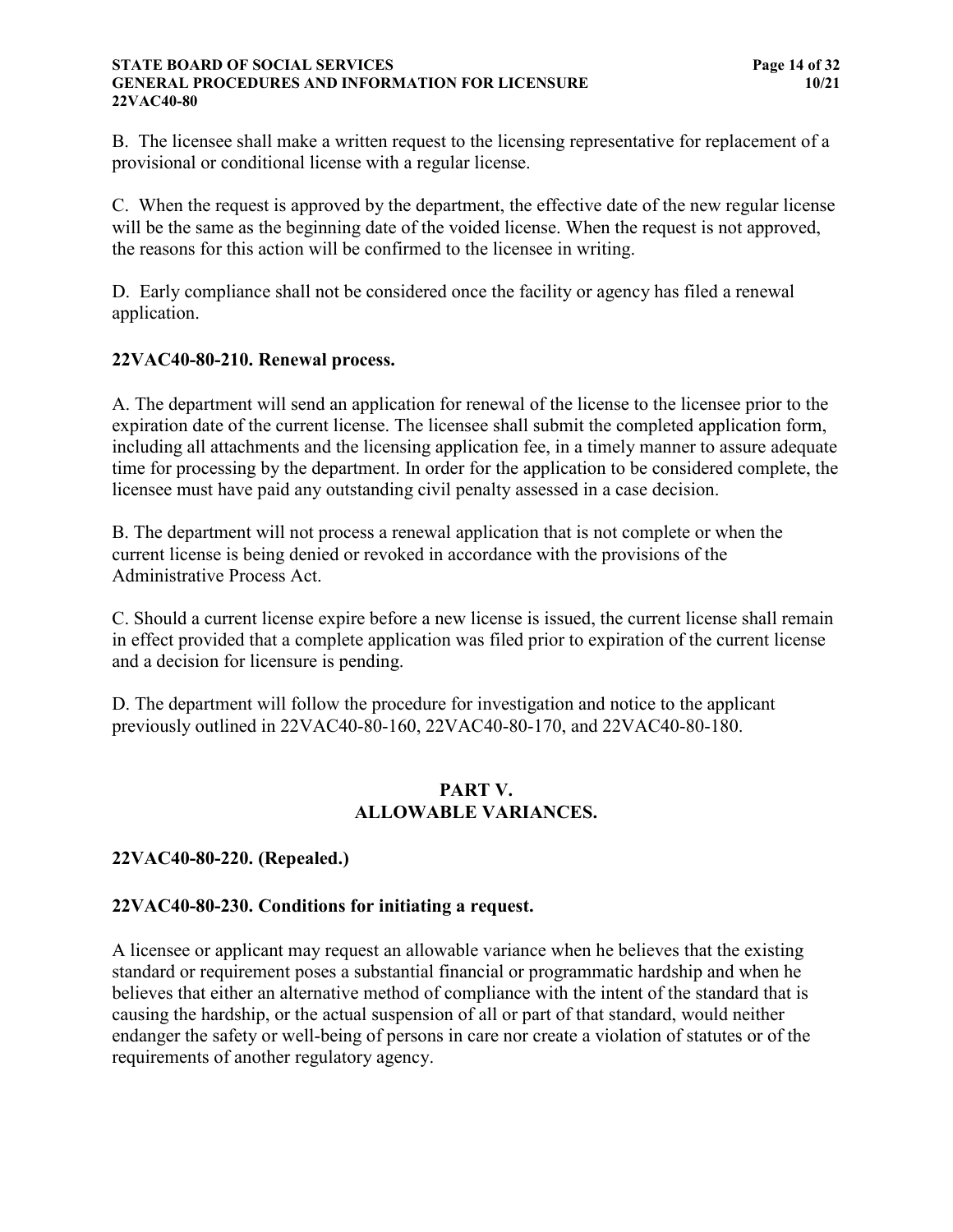#### <span id="page-20-0"></span>**22VAC40-80-240. Process.**

A. The licensee or applicant shall make a written request for consideration of an allowable variance. The department's licensing representative may provide consultation to the applicant or licensee in the development of the written request and throughout the allowable variance process.

1. The licensee or applicant shall describe the special hardship to the existing program or to a planned innovative or pilot program that will be caused by the enforcement of the requirement or requirements.

2. The licensee or applicant shall propose alternatives to meet the purpose of the requirement that will ensure the protection and well-being of persons in care.

3. The licensee or applicant shall obtain, when requested by the department, the opinions of professionals in the field or documented research, or both, that the proposed activities, facilities, or equipment are not injurious to persons in care.

4. The department can authorize allowable variances only to its own licensing standards, not to regulations of another agency or to any requirement in federal, state, or local laws.

B. The department's licensing representative will notify the petitioning applicant or licensee of the department's decision.

#### C. Approval.

1. The department may attach conditions to the granting of the allowable variance in order to protect persons in care.

2. Allowable variances are conditional upon there being no change in the circumstances that were the basis for the approval. Any allowable variance may be rescinded or modified if needs or conditions change; additional information becomes known that alters the basis for the original decision; the applicant or licensee fails to meet any conditions attached to the allowable variance; or results of the allowable variance jeopardize the safety, comfort, or wellbeing of persons in care.

3. Allowable variances expire automatically when there is a change in the facility's location or a change in the sponsorship of the facility or agency.

Allowable variances issued to private child placing agencies are transferable when agencies change location.

4. The department's licensing representative will review each allowable variance at least annually. At minimum, this review shall address the impact of the allowable variance on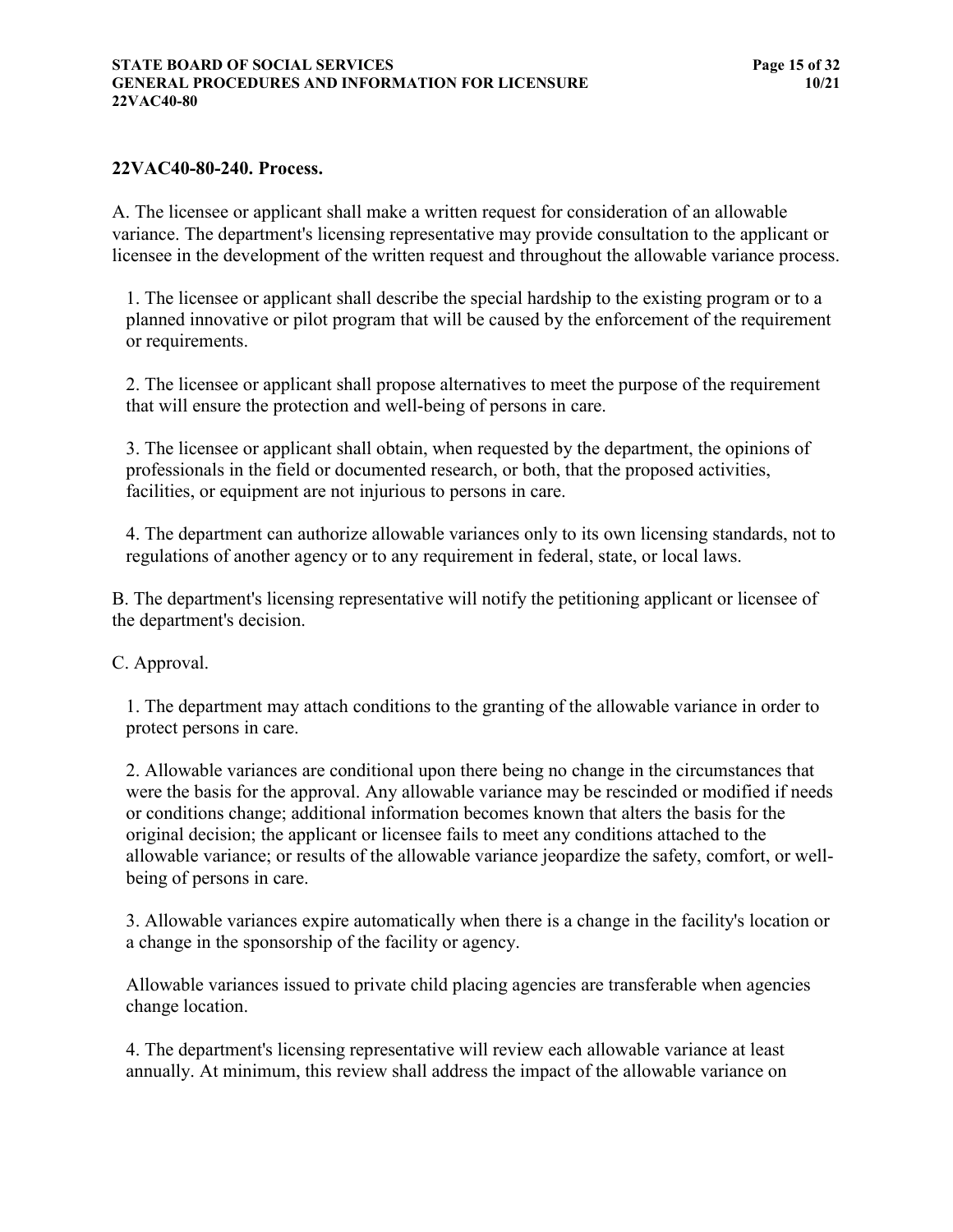#### **STATE BOARD OF SOCIAL SERVICES Page 16 of 32 GENERAL PROCEDURES AND INFORMATION FOR LICENSURE 10/21 22VAC40-80**

persons in care, adherence to any conditions attached, and the continuing need for the allowable variance.

D. Denial.

1. When the decision is to deny a request for an allowable variance, the reason will be provided in writing to the applicant or licensee.

2. When a request for an allowable variance is denied, it may be reconsidered if the applicant or licensee submits another written request and provides new or additional supporting information within 30 days of denial.

NOTE: After the 30-day period, the applicant or licensee may submit a new allowable variance request describing changed conditions.

3. The department will reconsider the new request and the additional information and will notify the applicant or licensee of the decision within 30 days of receipt of the second request. This decision will be considered final and is not appealable.

E. When an allowable variance is denied, expires, or is rescinded, routine enforcement of the standard or portion of the standard shall be resumed.

F. The applicant or licensee may at any time withdraw a request for an allowable variance.

## **PART VI. PROBLEM SOLVING CONFERENCES.**

#### <span id="page-21-0"></span>**22VAC40-80-250. Initiating a request for a problem solving conference.**

When an applicant or licensee has concerns about licensing procedures, interpretation of standards, or the actions of licensing personnel that cannot be resolved satisfactorily in discussion with the assigned licensing representative, the problem solving steps outlined below are available.

Licensing staff may also initiate a request for problem solving conferences with applicants or licensees when the need arises.

## <span id="page-21-1"></span>**22VAC40-80-260. First step review.**

A. The applicant or licensee may request either a desk review by, or a meeting with, the assigned licensing representative's immediate supervisor.

B. If the request stems from a desire to contest the findings or conclusions of an inspection, the following procedures shall apply: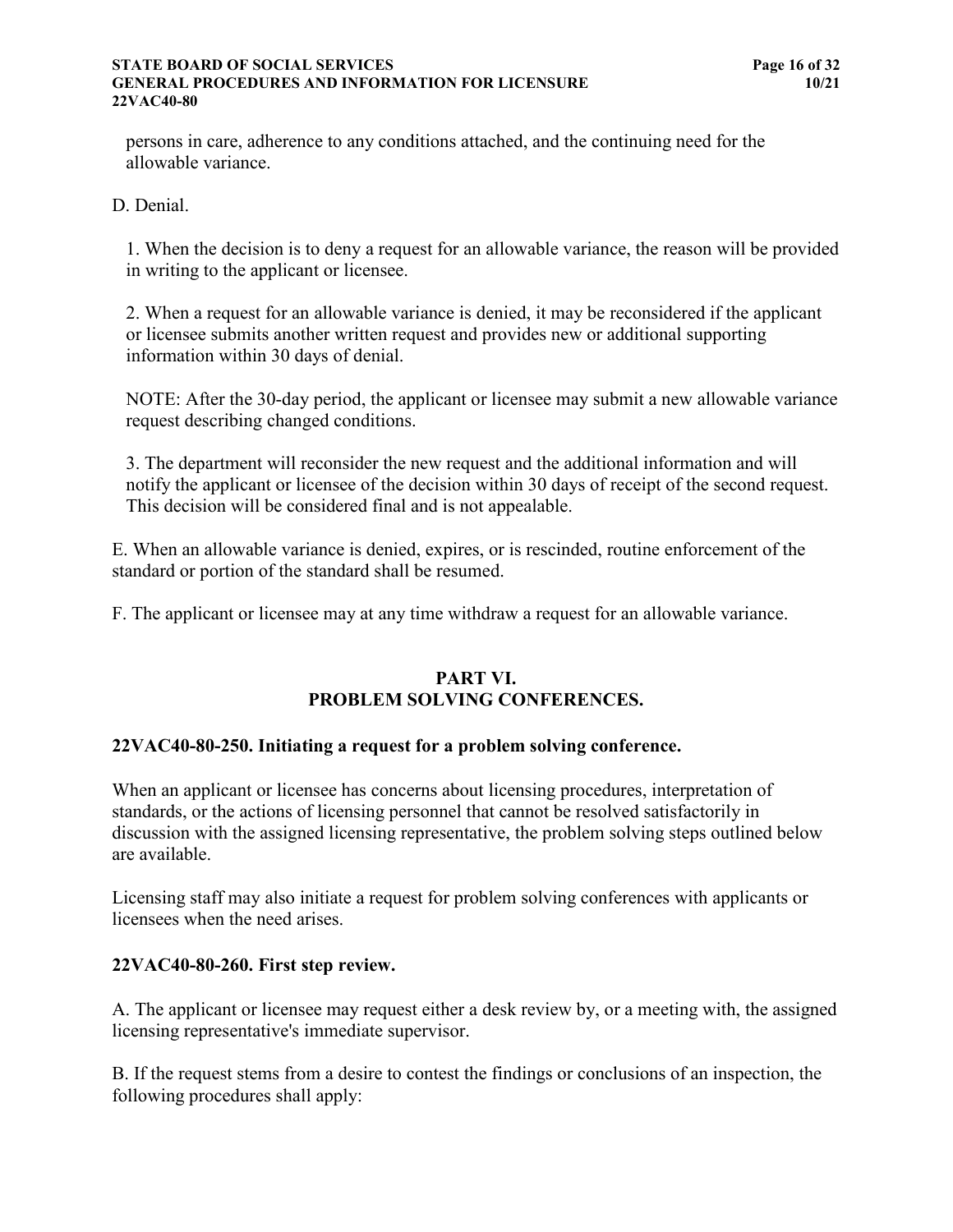1. The applicant or licensee shall make the request within 15 days of receiving the compliance plan.

2. The request shall specify the contested finding or conclusion and shall specify whether a desk review or conference is being requested.

3. The request shall include the applicant's or licensee's reasons or other evidence supporting the request for a review or a conference.

C. The first step informal desk review or conference will be held at the supervisor's office unless the supervisor designates a different location. The following procedures shall apply:

1. The supervisor will report the findings of a desk review in writing within 10 days of receiving the request and supporting materials or will hold the requested conference within 30 days of receipt of such request and materials.

2. When the request is for a conference, the supervisor will, within 10 days following the conference, confirm to the applicant or licensee in writing the results of the conference and any subsequent decisions made by the supervisor.

## <span id="page-22-0"></span>**22VAC40-80-270. Second step review.**

A. If after the first step review, the applicant or licensee believes that the laws, regulations, or departmental policies have been applied or interpreted in a manner that was unreasonable, arbitrary or capricious, he may request a second step review by program supervisory personnel as assigned by the Director of Licensing Programs according to the provisions of this section.

B. A second step review shall not be requested to challenge the content of an established law, regulation, or policy. However, the application of a law, regulation, or policy may be challenged.

C. When a second step review is requested, the request must be in writing.

D. The second step review request shall:

1. Be made within 15 days of the date of the first step response;

2. Specify the reason for requesting the second step informal review and include such information, explanation, or additional materials as necessary to support the applicant's or licensee's belief that the decision reached at the first step was unreasonable, arbitrary, or capricious; and

3. Include a copy of relevant materials and correspondence developed at the first step of the informal appeal process.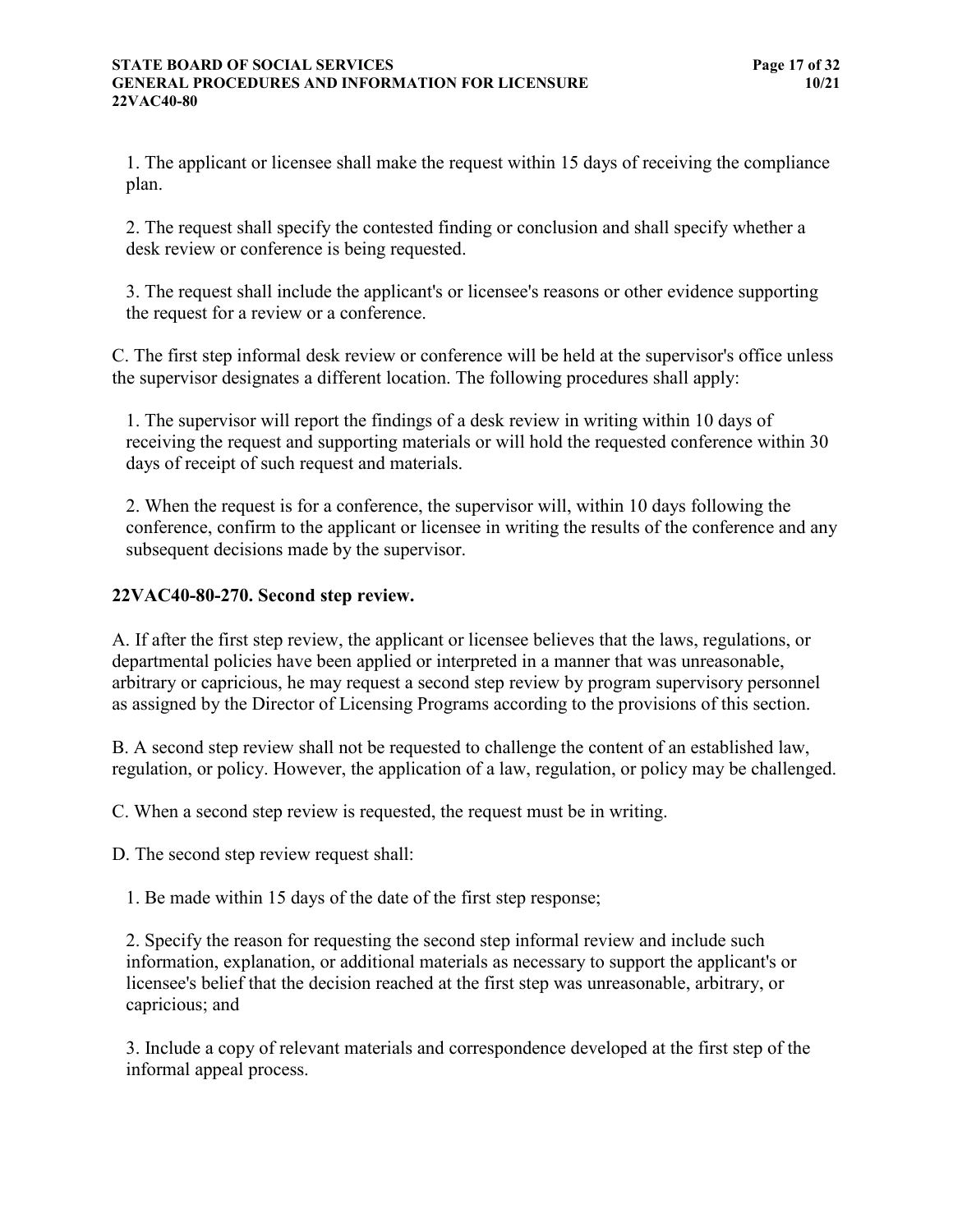#### **STATE BOARD OF SOCIAL SERVICES Page 18 of 32 GENERAL PROCEDURES AND INFORMATION FOR LICENSURE 10/21 22VAC40-80**

E. Within 30 days of receipt of this request, the director's office will respond in writing with the results of the desk review or schedule a conference.

#### <span id="page-23-0"></span>**22VAC40-80-280. Enforcement of disputed regulation.**

Nothing in this part shall prohibit the department from exercising its responsibility and authority to enforce the disputed regulation during the problem solving process, including proceeding directly to imposition of administrative sanctions, or recommending petitions for injunction when, in the judgement of the Director, Division of Licensing Programs, there is sufficient risk to persons in care to do so whether or not the steps available in the problem solving process have been exhausted.

#### **PART VII. COMPLAINT INVESTIGATION.**

#### <span id="page-23-1"></span>**22VAC40-80-290. Receipt of complaints.**

Complaints may be received in written or oral form and may be anonymous. The department maintains a toll-free telephone line to receive complaints on all licensed facilities.

#### <span id="page-23-2"></span>**22VAC40-80-300. Investigation of complaints.**

The department has the responsibility to investigate any complaints regarding alleged violations of the standards or statutes and complaints of the abuse and neglect of persons in care.

NOTE: In an investigation involving suspected adult or child abuse, neglect, or exploitation in a licensed facility, the investigation will be conducted jointly with the local department of social services whenever possible in accordance with departmental policy.

#### <span id="page-23-3"></span>**22VAC40-80-310. Notification of findings.**

When the investigation is completed, the licensee will be notified of the findings of the investigation. Any necessary corrective action will be identified.

#### <span id="page-23-4"></span>**22VAC40-80-320. Licensee's responsibility.**

The licensee is responsible for correcting any areas of noncompliance found during a complaint investigation.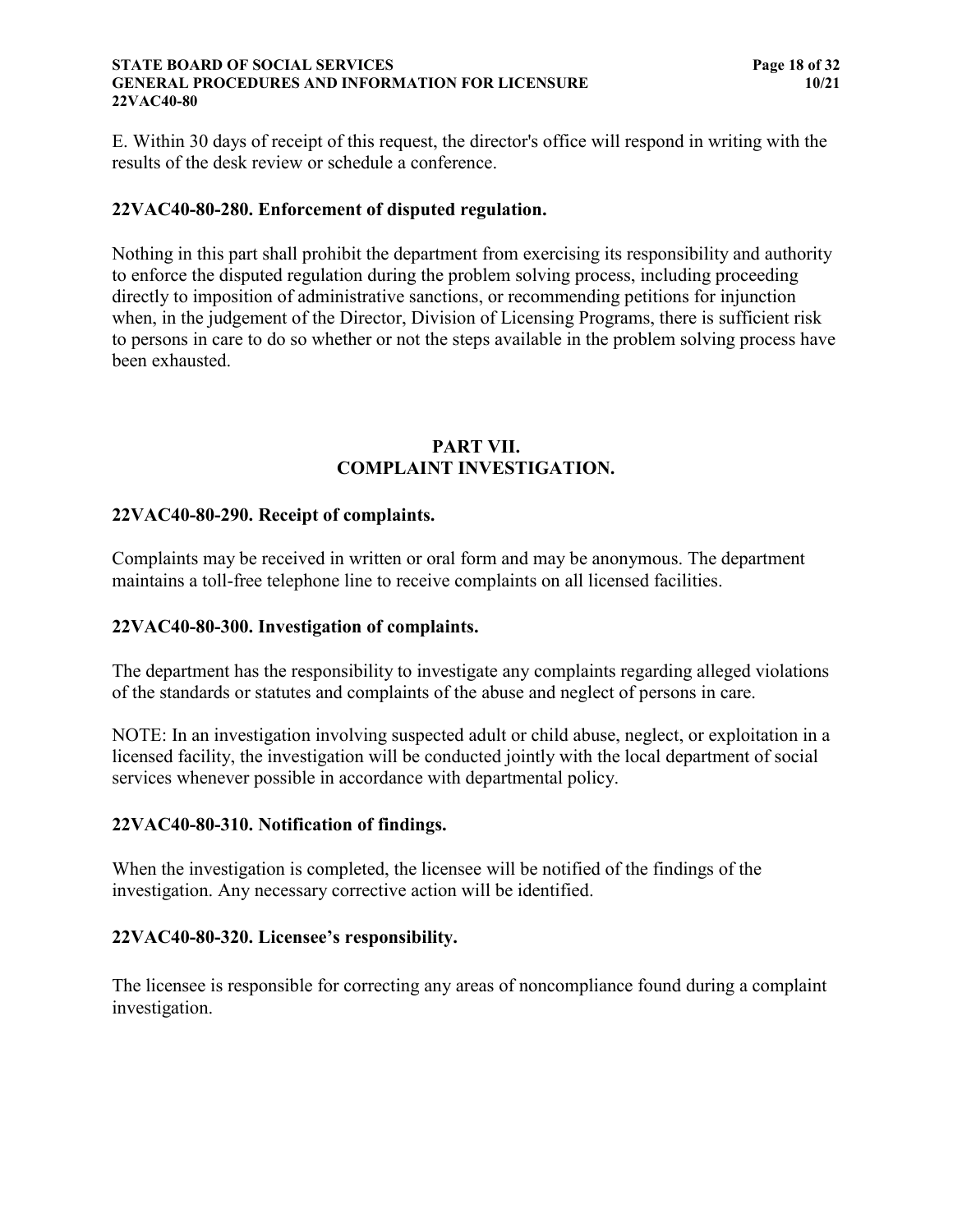## **PART VIII. SANCTIONS.**

#### <span id="page-24-0"></span>**22VAC40-80-330. Violation of standards or statutes.**

A. The Commissioner of the Department of Social Services may impose such sanctions or take such actions as are appropriate for violation of any of the standards or statutes or for abuse or neglect of persons in care.

B. The following reasons may be considered by the department for the imposition of administrative sanctions:

1. Failure to demonstrate or maintain compliance with applicable standards or for violations of the provisions of the Code of Virginia;

2. Permitting, aiding or abetting the commission of any illegal act in the licensed facility or agency;

3. Engaging in conduct or practices that are in violation of statutes and standards relating to abuse, neglect, or exploitation of children or adults; or

4. Deviating significantly from the program or services for which a license was issued without obtaining prior written approval from the department, or failure to correct such deviations within a specified time.

#### <span id="page-24-1"></span>**22VAC40-80-340. Administrative sanctions.**

The commissioner may impose administrative sanctions or initiate court proceedings, severally or jointly, when appropriate in order to ensure prompt correction of violations involving noncompliance with state law or regulation in assisted living facilities, adult day care centers, and child welfare agencies as discovered through any inspection or investigation conducted by the Department of Social Services, the Virginia Department of Health, the Virginia Department of Behavioral Health and Developmental Services, or by state and local building or fire prevention officials. These administrative sanctions include:

1. Petitioning the court to appoint a receiver for any assisted living facility or adult day care center;

2. Revoking or denying renewal of a license for any assisted living facility or adult day care center that fails to comply with the limitations and standards set forth in its license for violation that adversely affects, or is an immediate and substantial threat to, the health, safety, or welfare of residents, or for permitting, aiding, or abetting the commission of any illegal act in an adult care facility;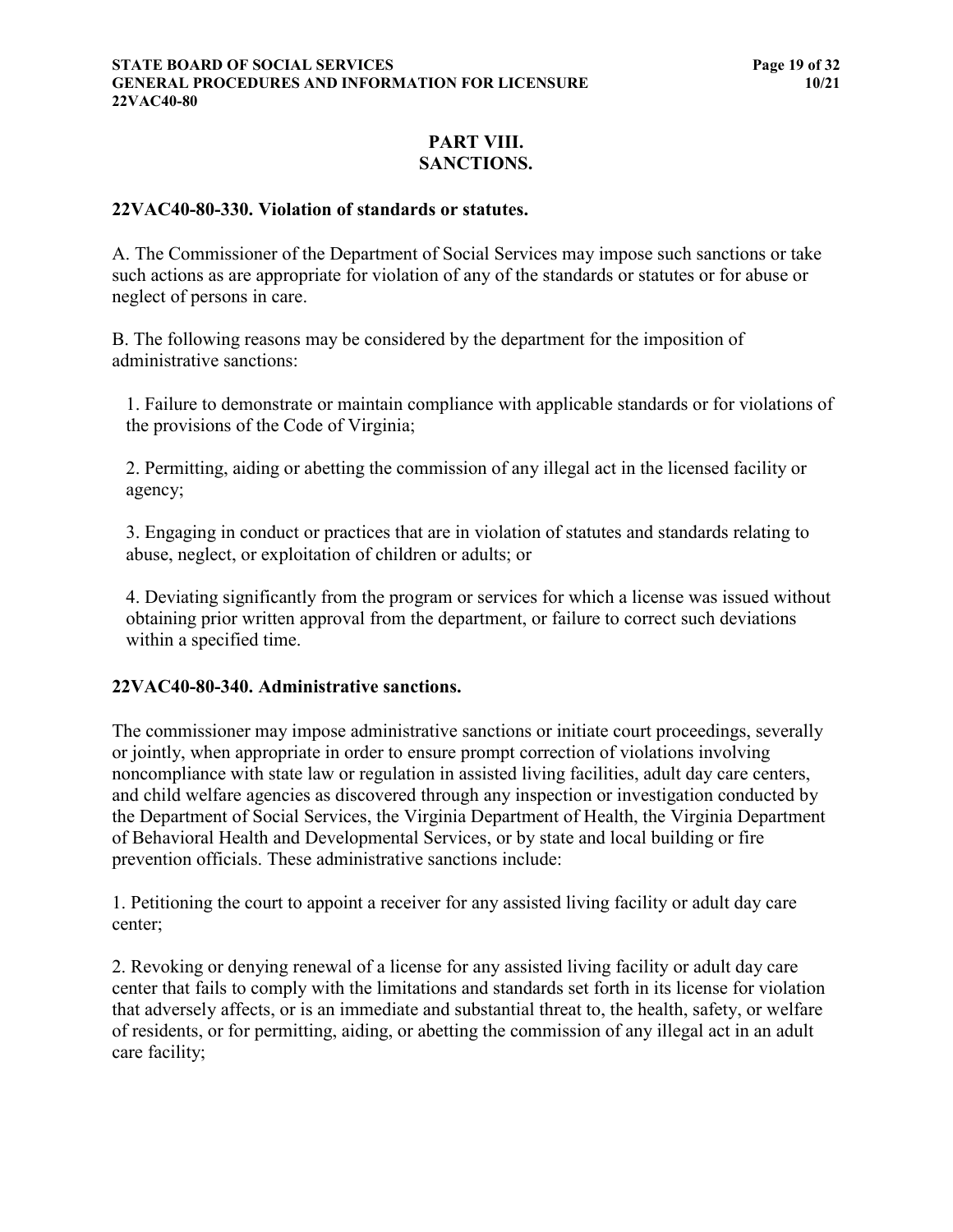#### **STATE BOARD OF SOCIAL SERVICES Page 20 of 32 GENERAL PROCEDURES AND INFORMATION FOR LICENSURE 10/21 22VAC40-80**

3. Revoking or denying renewal of a license for any child welfare agency that fails to comply with the limitations and standards set forth in its license;

4. Requiring an assisted living facility to contract with an individual licensed by the Board of Long-Term Care Administrators to administer, manage, or operate the facility on an interim basis if the commissioner receives information from any source indicating immediate and substantial risk of harm to residents. This action shall be an attempt to bring the facility into compliance with all relevant requirements of law, regulation, or any plan of correction approved by the commissioner. The contract shall be negotiated in accordance with the provisions of § 63.2-1709 of the Code of Virginia;

5. Issuing a notice of summary suspension of the license to operate an assisted living facility pursuant to proceedings set forth in § 63.2-1709 C of the Code of Virginia or pursuant to proceedings set forth in § 63.2-1710.1 of the Code of Virginia for assisted living facilities operated by agencies of the Commonwealth in conjunction with any proceedings for revocation, denial, or other action when conditions or practices exist that pose an immediate and substantial threat to the health, safety, and welfare of residents;

6. Issuing a notice of summary suspension of the license to operate a child welfare agency pursuant to proceedings set forth in § 63.2-1709.1 C of the Code of Virginia or pursuant to proceedings set forth in § 63.2-1710.1 for child welfare agencies operated by an agency of the Commonwealth in conjunction with any proceedings for revocation, denial, or other action, when conditions or practices exist in the child welfare agency that pose an immediate and substantial threat to the health, safety, and welfare of children receiving care; and

7. Imposing administrative sanctions through the issuance of a special order as provided in § 63.2-1709.2 of the Code of Virginia. These include:

a. Placing a licensee on probation upon finding that the licensee is substantially out of compliance with the terms of the license and that the health and safety of residents, participants, or children are at risk;

b. Reducing the licensed capacity or prohibiting new admissions when the commissioner has determined that the licensee cannot make necessary corrections to achieve compliance with the regulations except by a temporary restriction of its scope of service;

c. Mandating training for the licensee or licensee's employees, with any costs to be borne by the licensee, when the commissioner has determined that the lack of such training has led directly to violations of regulations;

d. Assessing civil penalties of not more than \$500 per inspection upon finding that the licensee of an adult day care center or child welfare agency is substantially out of compliance with the terms of its license and the health and safety of residents, participants, or children are at risk;

e. Assessing a civil penalty for each day an assisted living facility is or was out of compliance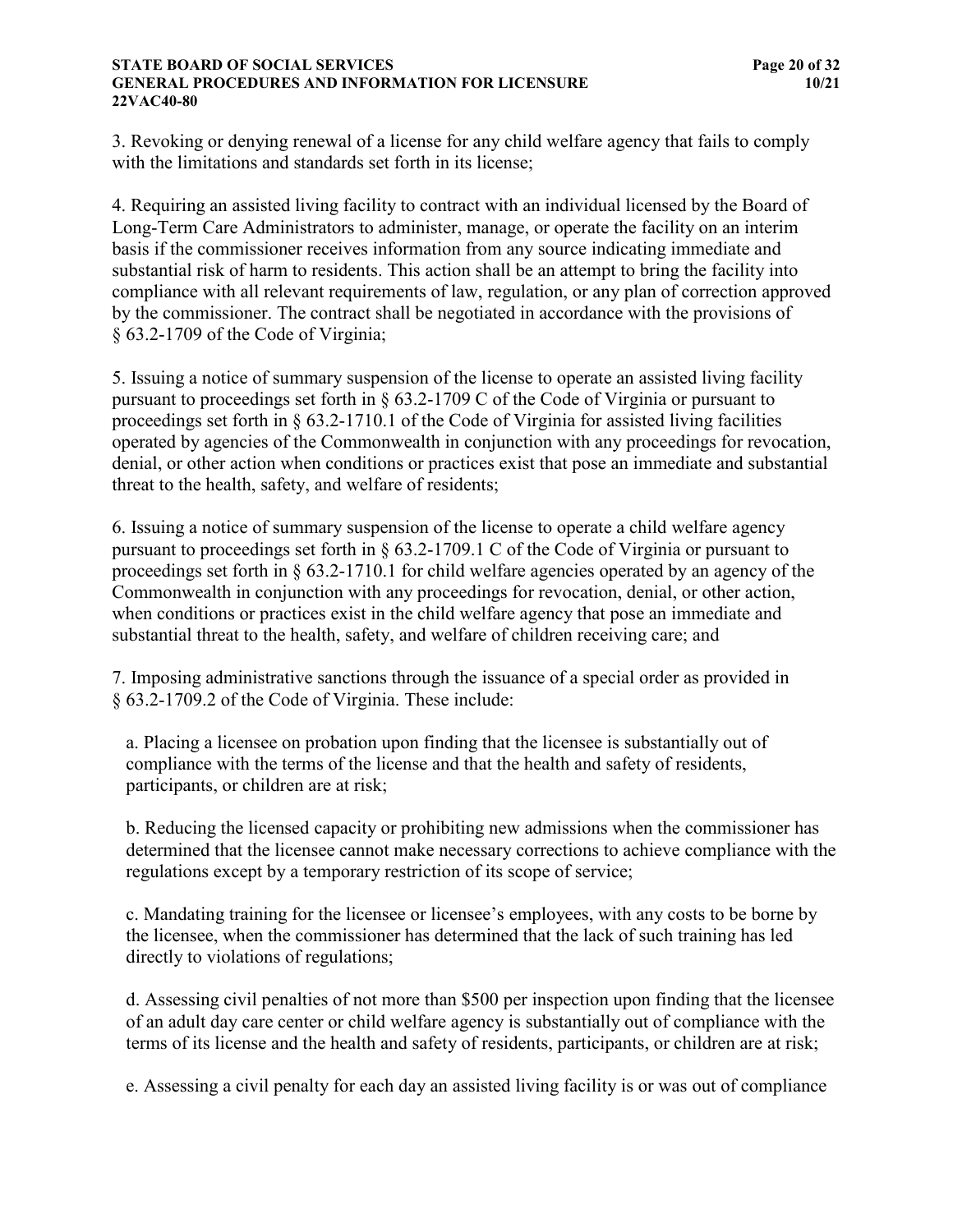#### **STATE BOARD OF SOCIAL SERVICES Page 21 of 32 GENERAL PROCEDURES AND INFORMATION FOR LICENSURE 10/21 22VAC40-80**

with the terms of its license and the health, safety, and welfare of residents are at risk. The aggregate amount of such civil penalties shall not exceed \$10,000 in any 12-month period. Criteria for imposition of civil penalties and amounts, expressed in ranges, are developed by the board, and are to be based upon the severity, pervasiveness, duration, and degree of risk to the health, safety, or welfare of residents. Such civil penalties shall be applied by the commissioner in a consistent manner;

f. Requiring licensees to contact parents, guardians, or other responsible persons in writing regarding health and safety violations; and

g. Preventing licensees who are substantially out of compliance with the licensure terms or in violation of the regulations from receiving public funds.

#### <span id="page-26-0"></span>**22VAC40-80-345. Summary suspension procedures.**

A. In conjunction with any proceeding for revocation, denial, or other action when conditions or practices exist that pose an immediate and substantial threat to the health, safety and welfare of the residents, the commissioner may issue a notice of summary suspension of the license to operate an assisted living facility o r a c h i l d w e l f a r e a g e n c y or of certain authority of the licensee to provide certain services or perform certain functions.

B. The hearing coordinator will select a hearing officer from a list prepared by the Executive Secretary of the Supreme Court of Virginia and will schedule the time, date, and location of the hearing to determine whether the suspension is appropriate as required by § 63.2-1709 C or § 63.2- 1709.1 C of the Code of Virginia.

C. Simultaneously with the issuance of a notice of revocation, denial or other action, the commissioner will issue to the licensee a notice of summary suspension setting forth the following:

1. The procedures for the summary suspension;

2. The hearing and appeal rights as set forth in this subsection;

3. Facts and evidence that formed the basis for which the summary order of suspension is sought; and

4. The time, date, and location of the hearing.

D. Notice of the summary suspension shall be served on the licensee or his designee by personal service or by certified mail, return receipt requested, to the address of record of the licensee as soon as practicable after issuance thereof.

E. The hearing shall take place in the locality where the assisted living facility or child welfare agency operates unless the licensee or his designee expressly waives this venue provision.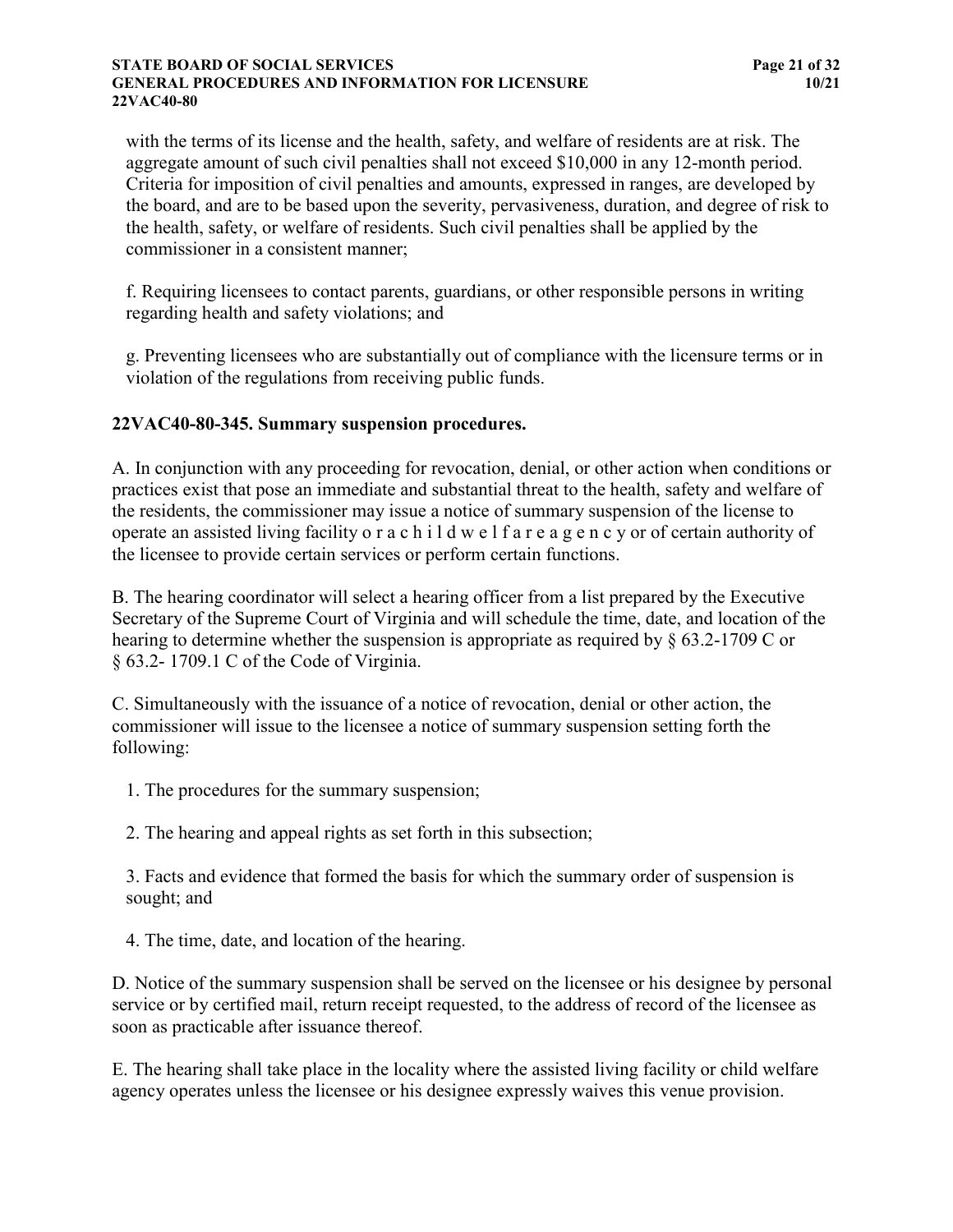#### **STATE BOARD OF SOCIAL SERVICES Page 22 of 32 GENERAL PROCEDURES AND INFORMATION FOR LICENSURE 10/21 22VAC40-80**

1. The hearing shall be held no later than 15 business days after service of notice on the licensee - The hearing officer may grant a continuance upon written request and for good cause shown. In no event shall any continuance exceed 10 business days after the initial hearing date.

2. The hearing coordinator will forward a copy of the relevant licensing standards to the hearing officer.

3. The hearing will be conducted in accordance with the procedures set forth in 22VAC40-80- 480 through 22VAC40-80-500.

4. The department may be represented either by counsel or by agency staff authorized by § 2.2- 509 of the Code of Virginia.

F. Within 10 days of the conclusion of the hearing, the hearing officer shall provide to the commissioner written findings and conclusions, together with a recommendation as to whether the license should be summarily suspended. The department shall have the burden of proof in any summary suspension hearing. The decision of the hearing officer shall be based on the preponderance of the evidence presented by the record and relevant to the basic law under which the agency is operating.

G. Within 10 business days of receipt of the hearing officer's findings, conclusions, and recommendation, the commissioner may issue a final order of summary suspension or an order that such summary suspension is not warranted by the facts and circumstances presented.

H. In issuing a final order of summary suspension, the commissioner may:

1. Suspend the license of the assisted living facility or child welfare agency; or

2. Suspend only certain authority of the assisted living facility or child welfare agency to provide certain services or preform certain functions that the commissioner determines should be restricted or modified in order to protect the health, safety, and welfare of the individuals receiving care.

I. The commissioner shall adopt the hearing officer's recommended decision unless to do so would be an error of law or department policy.

J. In the event the commissioner rejects a hearing officer's findings, conclusions, or recommended decision, the commissioner shall state with particularity the basis for rejection.

K. A copy of any final order of summary suspension shall be prominently displayed at each public entrance of the facility as required in 22VAC40-80-120.

L. The signed, original case decision shall remain in the custody of the agency as a public record, subject to the agency's records retention policy.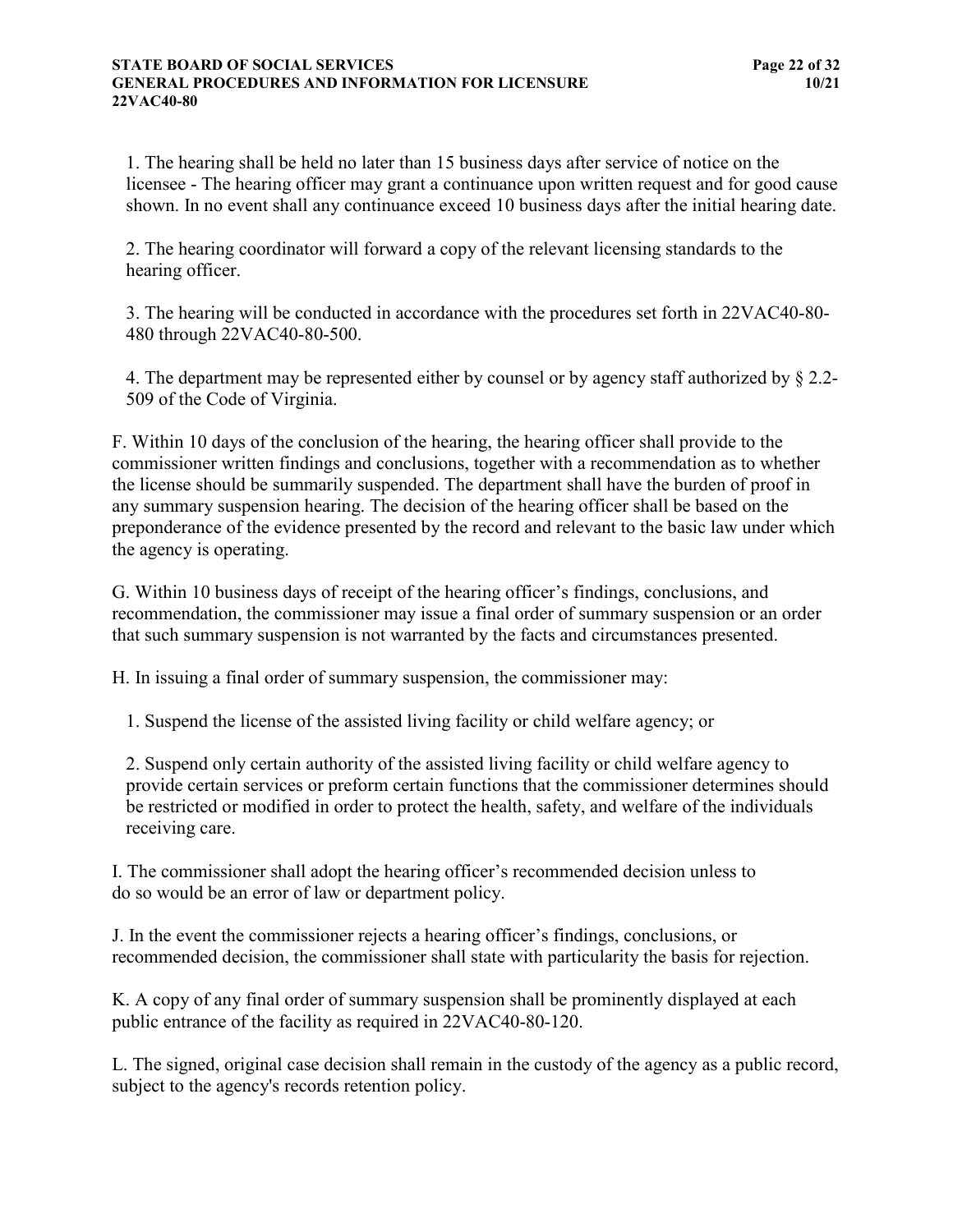## <span id="page-28-0"></span>**22VAC40-80-350. (Repealed.)**

#### <span id="page-28-1"></span>**22VAC40-80-360. (Repealed.)**

#### <span id="page-28-2"></span>**22VAC40-80-370. Appeal process.**

A. The applicant or licensee will receive a notice of the department's intent to impose an administrative sanction. This notice will describe the sanctions and the reasons for the imposition. Service of the notice of adverse action is achieved by certified mailing of the notice to the applicant or licensee, unless service is made by other means and acknowledged by the applicant or licensee. If the applicant or licensee wishes to appeal the notice of adverse action, he shall have 15 days after receipt of the notice to note his appeal.

B. Upon receipt of the notice to impose an administrative sanction, the applicant or licensee has the right to appeal the decision in accordance with the Administrative Process Act (§ 2.2-4000 et seq. of the Code of Virginia). The procedures for filing an appeal will be outlined in the notice.

The applicant or licensee shall submit any appeal of imposition of an administrative sanction in writing within 15 days of receipt of the notice.

C. If the applicant or licensee fails to appeal the notice of adverse action within 15 days of receipt of the notice, the final order will be entered. The decision will take effect 30 days after receipt of the notice.

D. The appeal process available is governed by law. Where the sanction is imposed by means of a special order as provided in § 63.2-1709.2 of the Code of Virginia, the case decision is issued by the commissioner following findings and conclusions resulting from the informal conference. Other sanctions include a provision for an administrative hearing, which is described in § 2.2- 4020 of the Code of Virginia, prior to the issuance of the case decision.

For ease of reference, the process steps are displayed in the following chart: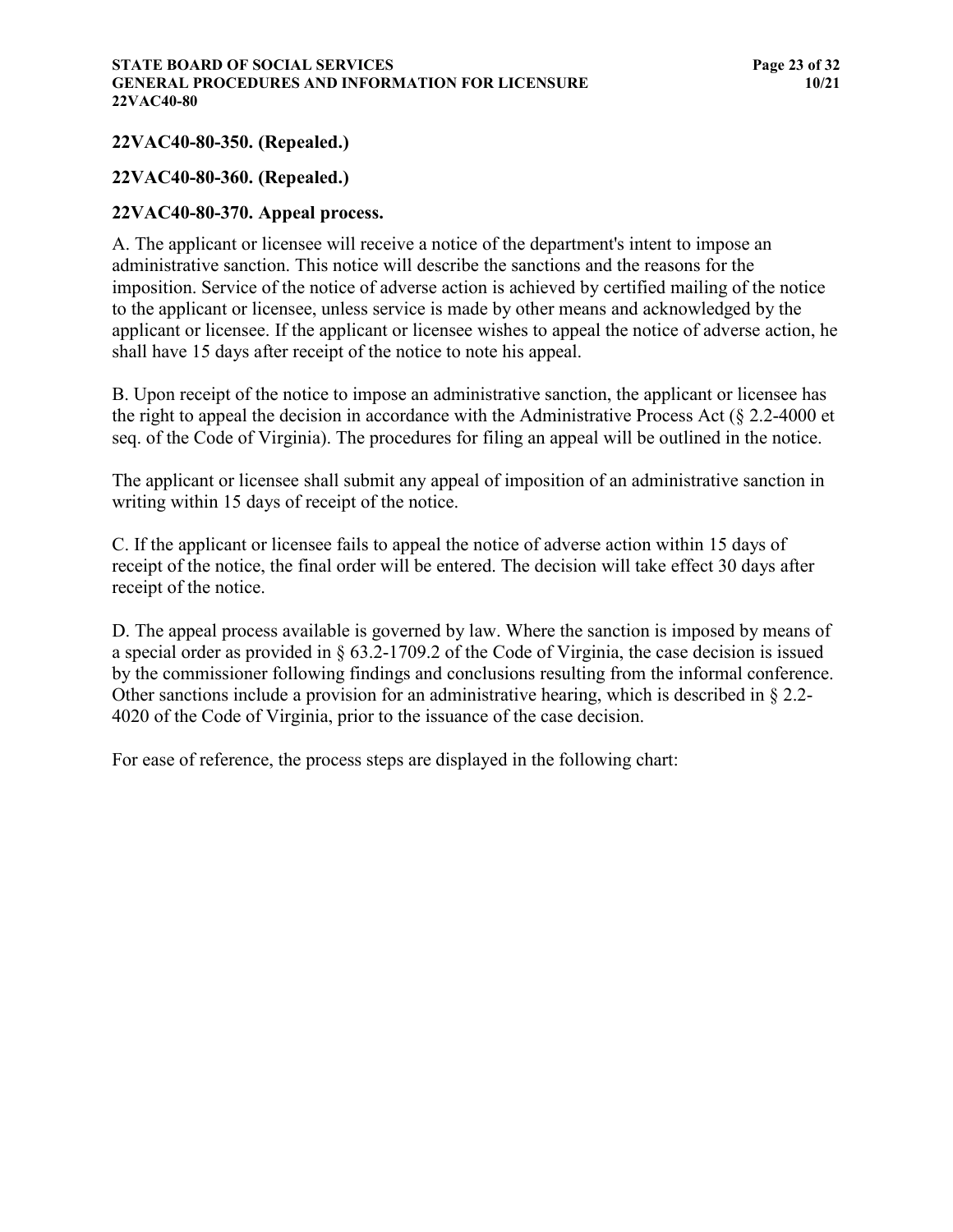#### **STATE BOARD OF SOCIAL SERVICES Page 24 of 32 GENERAL PROCEDURES AND INFORMATION FOR LICENSURE 10/21 22VAC40-80**

|                                                        | Informal                  | Administrative            | Circuit Court Review of Case |
|--------------------------------------------------------|---------------------------|---------------------------|------------------------------|
|                                                        | Conference                | Hearing                   | Decision                     |
| <b>ADMINISTRATIVE</b><br><b>SANCTION</b>               |                           |                           |                              |
| Place licensee on<br>probation                         | X                         |                           | X                            |
| Reduce licensed<br>capacity                            | X                         |                           | X                            |
| Restrict admissions                                    | $\boldsymbol{\mathrm{X}}$ |                           | X                            |
| Mandate training for<br>licensee or staff              | X                         |                           | X                            |
| Assess civil penalty                                   | $\mathbf X$               |                           | $\mathbf X$                  |
| Require written<br>contact with<br>responsible persons | $\boldsymbol{\mathrm{X}}$ |                           | X                            |
| Prevent receipt of<br>public funds                     | X                         |                           | X                            |
| Deny application for<br>new or renewal<br>license      | $\boldsymbol{\mathrm{X}}$ | $\boldsymbol{\mathrm{X}}$ | X                            |
| Revoke license                                         | X                         | X                         | X                            |
| File petition for<br>appointment of a<br>receiver      |                           |                           | X                            |

## List of Sanctions with Appeal Provisions

E. A final order of summary suspension for an assisted living facility or child welfare agency not operated by an agency of the commonwealth shall include notice that the licensee may appeal the commissioner's decision to the appropriate circuit court no later than 10 days following service of the order.

1. The sole issue before the court shall be whether the commissioner had reasonable grounds to require the licensee to cease operations during the pendency of the concurrent revocation, denial, or other proceedings.

<span id="page-29-0"></span>2. The concurrent revocation, denial, or other proceedings shall not be affected by the outcome of any hearing on the appropriateness of the summary.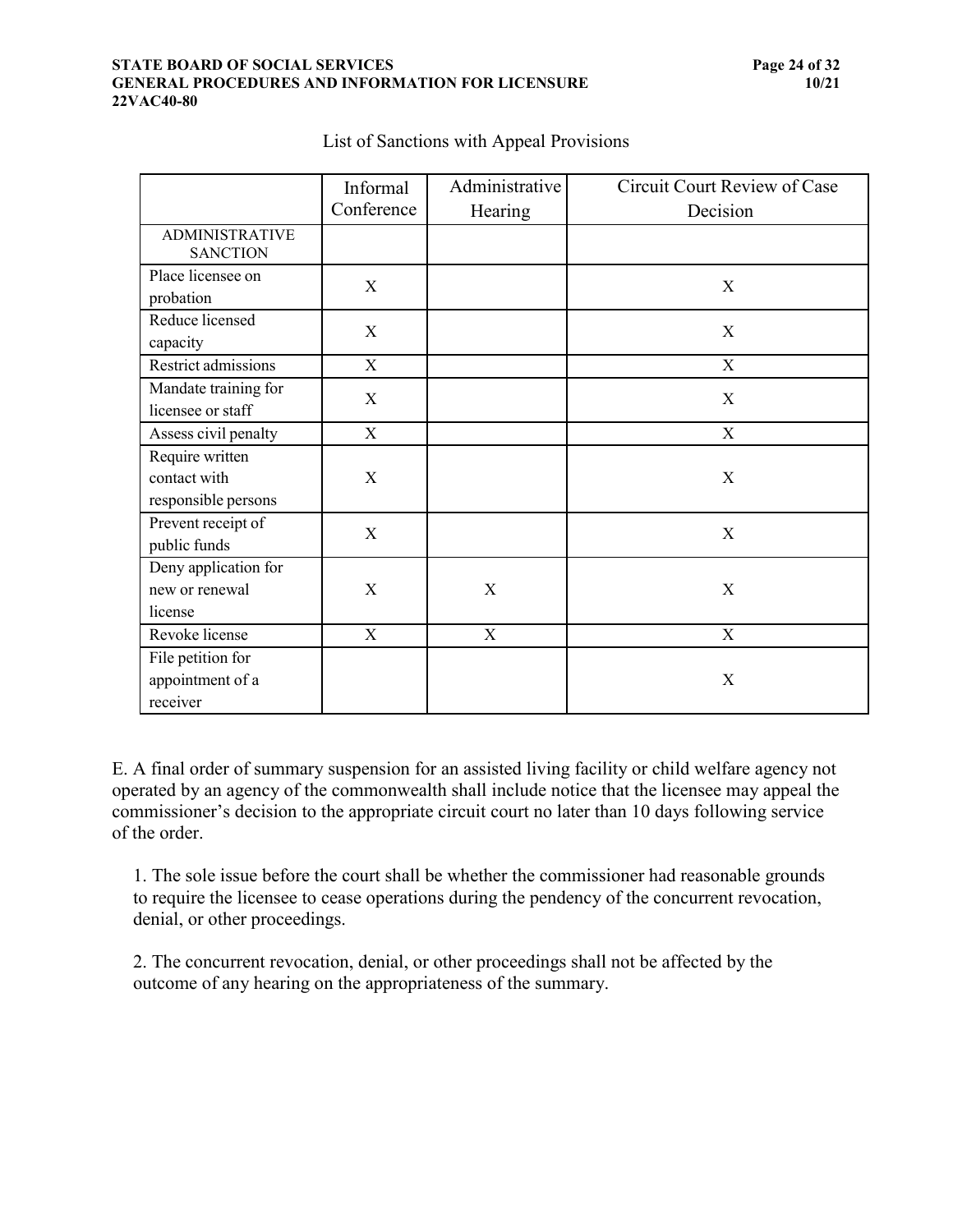#### **STATE BOARD OF SOCIAL SERVICES Page 25 of 32 GENERAL PROCEDURES AND INFORMATION FOR LICENSURE 10/21 22VAC40-80**

#### **22VAC40-80-375. Failure to pay civil penalty.**

A. If an outstanding civil penalty assessed after a case decision is not paid as required, the commissioner shall have the authority to:

1. Assess a late fee if the civil penalty payment is 60 days overdue, provided the total of the civil penalty and late fee do not exceed the penalty set forth in § 63.2-1709.2 of the Code of Virginia;

2. Reduce the duration of the licensure period if the civil penalty payment is 60 days overdue; and

3. Deny renewal or revoke the license if the civil penalty payment is 90 days overdue.

B. The department will also institute legal collection procedures to collect unpaid penalties.

C. If a licensee appeals the imposition of a civil penalty, the provisions of this section shall not apply until the appeal is complete.

#### <span id="page-30-0"></span>**22VAC40-80-380. (Repealed.)**

#### **PART IX. HEARINGS PROCEDURES.**

#### <span id="page-30-1"></span>**22VAC40-80-390. Scope.**

The appeal process as set forth in this part shall apply whenever the Department of Social Services takes adverse action on a license for an assisted living facility, adult day care center or child welfare agency. Therefore, whenever the department either revokes or refuses to issue or renew a license or imposes any other sanction for an assisted living facility, adult day care center, or child welfare agency, the procedures specified in this part to produce a case decision shall be initiated.

#### <span id="page-30-2"></span>**22VAC40-80-400. Statutory basis for appeal process.**

The Department of Social Services is mandated by statute to enforce the standards adopted by the State Board of Social Services pursuant to §§ 63.2-1732, 63.2-1733, and 63.2-1734 of the Code of Virginia, regarding facilities required to be licensed under Chapter 17 (§ 63.2-1700 et seq.) of Title 63.2 of the Code of Virginia. As part of this enforcement duty, §§ 63.2-1709 D and 63.2-1710 of the Code of Virginia require that the procedures under the Administrative Process Act (§ 2.2-4000 et seq., of the Code of Virginia) shall apply whenever the department takes adverse action.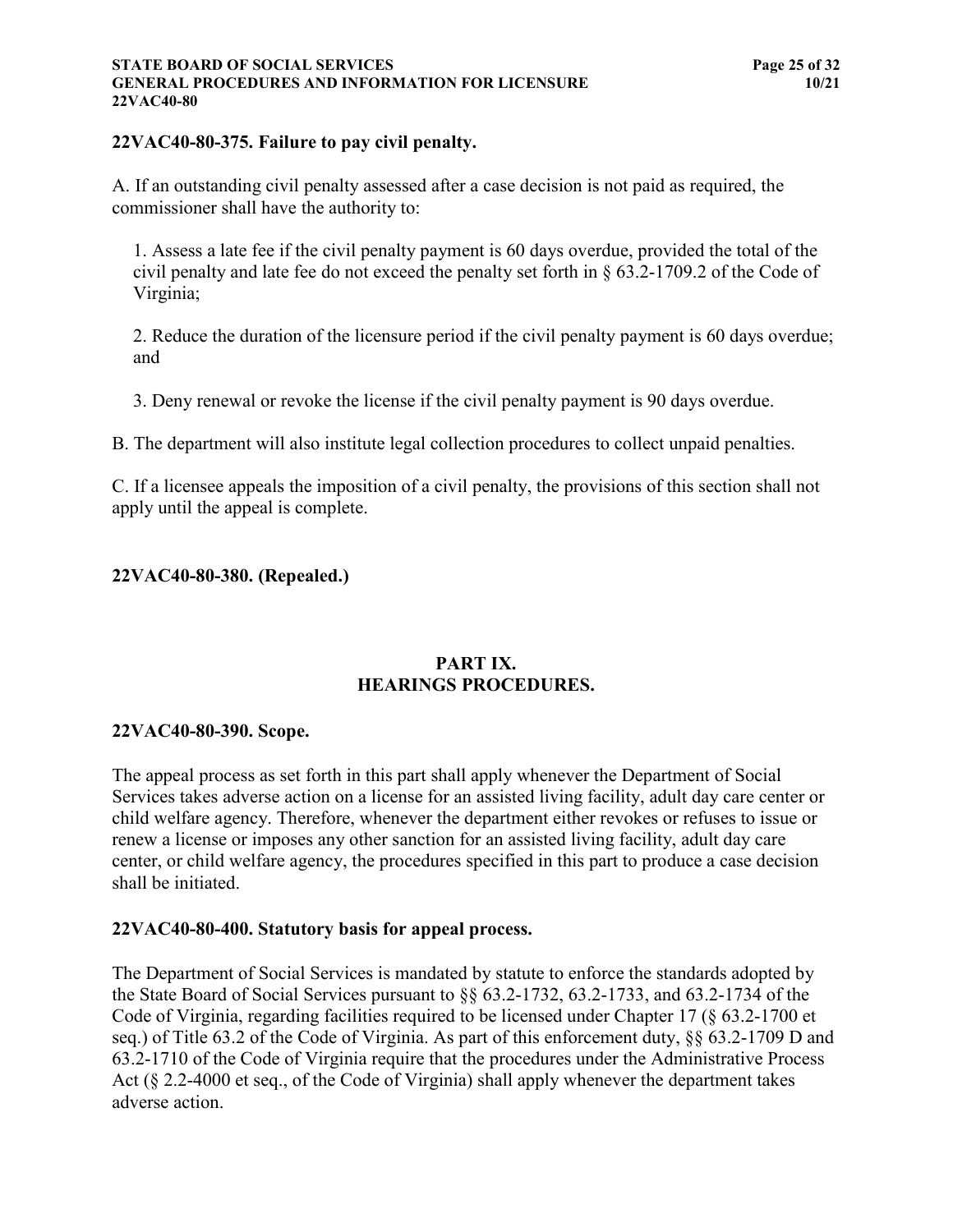#### **STATE BOARD OF SOCIAL SERVICES Page 26 of 32 GENERAL PROCEDURES AND INFORMATION FOR LICENSURE 10/21 22VAC40-80**

## <span id="page-31-0"></span>**22VAC40-80-410. Duties of the hearing coordinator.**

The hearing coordinator is the person designated by the Department of Social Services to perform certain administrative functions involved in setting up and carrying out the appeal process. The hearing coordinator's duties include, but are not limited to, the following:

1. Making a request to the Supreme Court for a hearing officer upon timely request for a formal administrative hearing.

2. Scheduling the date, time and location for the hearing.

3. Ensuring that a court reporter has been hired to record the hearing.

4. Preparing appropriate material for distribution to all participants. This includes the appointment of the hearing officer, preparing the notice of the hearing, and preparing the forms for the hearing officer to subpoena witnesses. It also includes submission of documents in the record, appropriate standards and any other pertinent information to all participants.

5. Monitoring the status of proceedings and the observance of timeframes throughout the appeal process.

## <span id="page-31-1"></span>**22VAC40-80-420. Informal conference.**

A. Section 2.2-4019 of the Code of Virginia provides the aggrieved party the right to request an informal conference. In the case of administrative sanctions that include a provision for an administrative hearing, the named party and the agency may consent to waive such a conference to go directly to the hearing.

B. The informal conference is a fact-finding process. The purpose of an informal conference is to give the aggrieved party an opportunity to present information or evidence he believes indicates that the intended sanction was based on factual error or on misinterpretation of facts, or to determine if the dispute may be resolved by consent. The department will decide if the conference will be open to the public.

C. If the aggrieved party presents exhibits or other documents that contain facts previously unknown to the conference chair, the conference chair may determine that the new information requires verification. Upon making such a determination, the conference chair shall notify the aggrieved party that the information needs to be verified. The report on the informal conference shall be held open for 14 days to allow for the verification of the exhibits or other documents. The conference chair has the option to require the aggrieved party to provide such verification.

D. If the aggrieved party believes the matter can be resolved by consent, a written proposal must be submitted to the department-appointed chair of the conference no later than five work days prior to the conference unless different arrangements are agreed upon with the chair. In no case may a proposed consent agreement be submitted later than the day of the conference.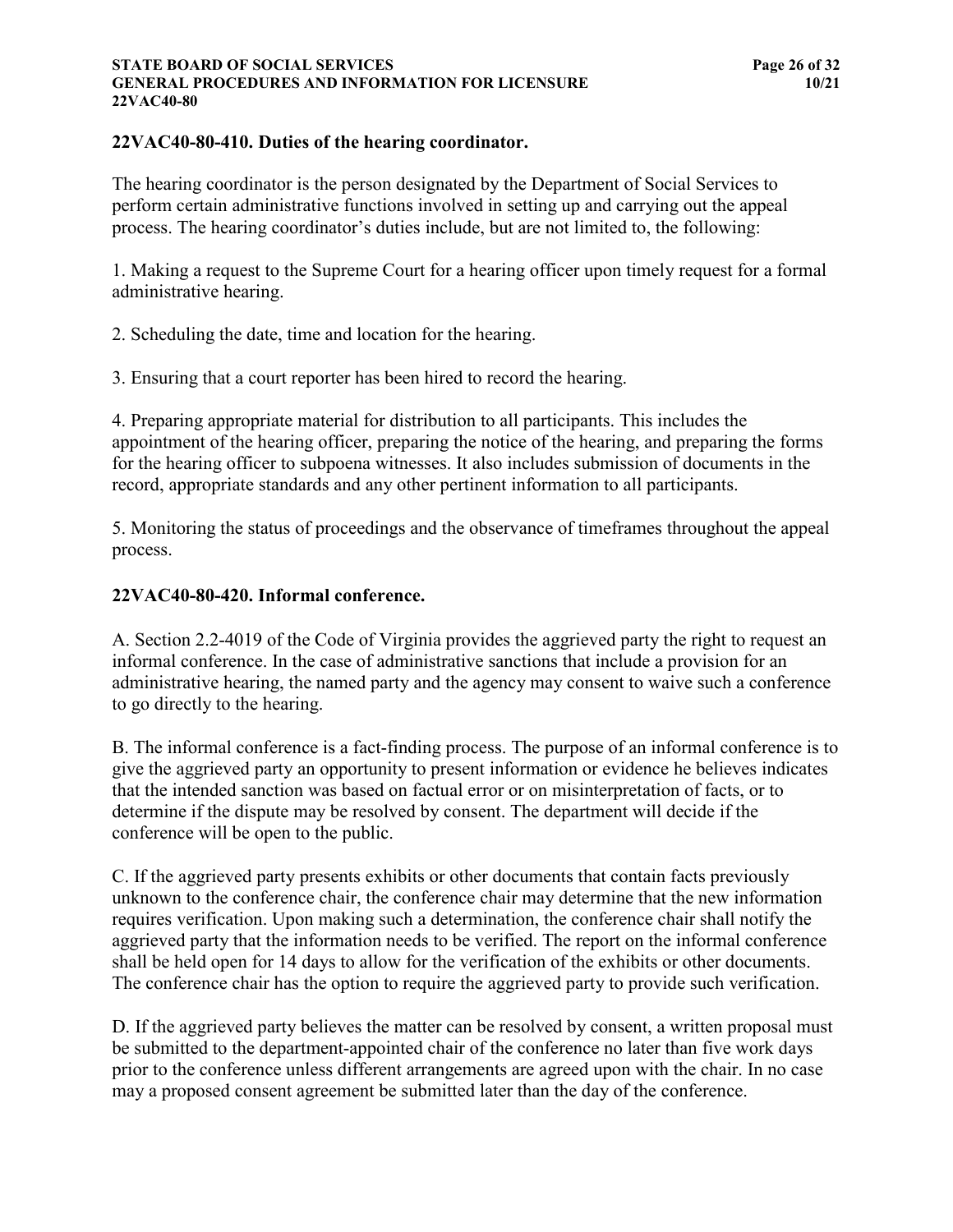#### **STATE BOARD OF SOCIAL SERVICES Page 27 of 32 GENERAL PROCEDURES AND INFORMATION FOR LICENSURE 10/21 22VAC40-80**

E. Following the informal conference, the chair will prepare a written report and recommended decision to the department that will include statutory authority or legal basis for the remaining steps in the administrative appeals process; a summary of the conference; the previous disposition as set out in the notice of adverse action, i.e., those issues on appeal; the findings of fact; the description of evidence; and the recommended decision or options. Within 90 days from the date of the informal conference, or from a later date agreed to by the aggrieved party and the agency, the department will issue its official decision in writing to the aggrieved party, including information concerning the named party's right to continue his appeal. The written report prepared by the chair will be attached to the letter and will be incorporated by reference.

F. When an informal conference is conducted following notification of an intent to issue a special order, the issuance of the special order shall be considered a case decision as defined in § 2.2-4001 of the Code of Virginia. Service of the decision following the informal conference shall be achieved by mailing the decision to the licensee, unless service is made by other means and acknowledged in writing by the licensee. If the licensee wishes to appeal the decision, he shall have 30 days after service of the notice to make such a request. If service is accomplished by mail, three days shall be added to the 30-day period. Any appeal following an informal conference related to special orders shall be made to the circuit court. All other appeals shall follow procedures set forth in the Administrative Process Act.

## <span id="page-32-0"></span>**22VAC40-80-430. Consent agreements.**

A. A consent agreement may be proposed by a licensee in lieu of adverse action. The proposed consent agreement shall be submitted no later than five work days prior to the conference unless different arrangements are agreed upon with the chair. In no case may a proposed consent agreement be submitted later than the day of the informal conference.

B. An acceptable consent agreement shall contain the following specific elements:

1. Dates of key actions, such as letter of sanction, timely appeal, the informal conference (if already held), and the names of the parties;

2. The assertion that all violations detailed in the letter of denial or revocation have been corrected or will be corrected by a time specified in the proposed agreement;

3. A description in detail of the case-specific systemic solution proposed that addresses the causes of the past history of violations, including the methods the licensee has in place to prevent violations and to monitor results;

4. A stipulation by the licensee to the validity of the violations enumerated in the specified correspondence and waiver of right to hearing under the Administrative Process Act (§ 2.2- 4000 et seq. of the Code of Virginia) solely with respect to those violations.

5. The duration of the consent agreement, including the information that the period begins when the division director signs;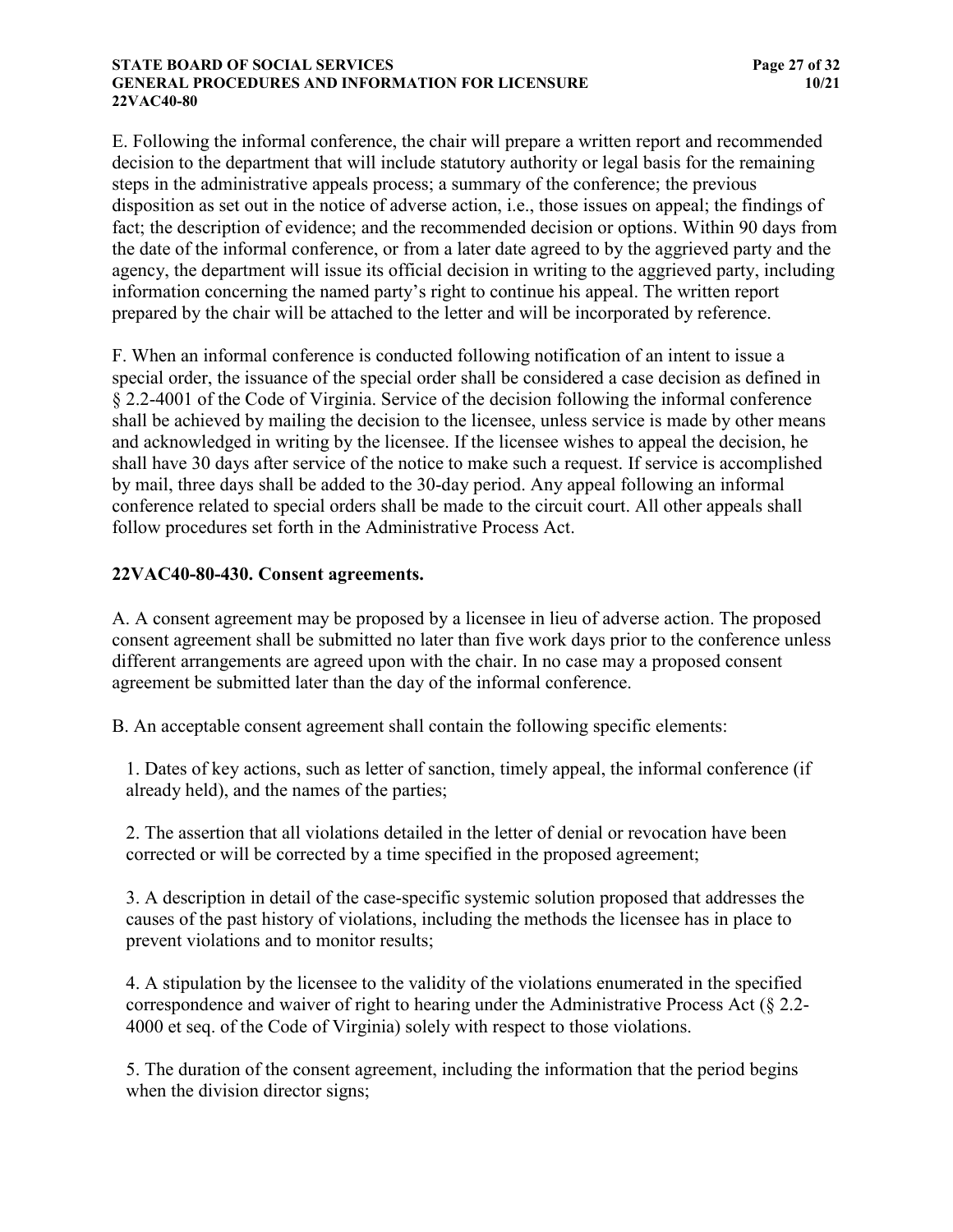#### **STATE BOARD OF SOCIAL SERVICES Page 28 of 32 GENERAL PROCEDURES AND INFORMATION FOR LICENSURE 10/21 22VAC40-80**

6. A statement that when the division director signs the agreement, signifying final acceptance, the division director is also agreeing to rescind the outstanding adverse action and that the licensee is agreeing to withdraw all appeals to that action; and

7. A statement outlining conditions for termination of the final agreement for cause and the nature of the licensee's appeal rights in that event.

C. Throughout the duration of the consent agreement, licensing staff will make frequent inspections to determine whether the terms of the consent agreement are being implemented and whether its intended results are being achieved.

## <span id="page-33-0"></span>**22VAC40-80-440. Acknowledgment of request for an administrative hearing.**

Upon receipt of the written request from the aggrieved party for an administrative hearing pursuant to §§ 2.2-4020 and 2.2-4021 of the Code of Virginia, a hearing will be scheduled in the locality where the aggrieved party operates unless he expressly waives this venue provision (§ 8.01-261 of the Code of Virginia). The hearing coordinator will request appointment of a hearing officer from the list of qualified attorneys kept by the Supreme Court of Virginia. After a hearing officer is appointed and duly designated by the commissioner, a notice of hearing will be sent to the aggrieved party with a copy to the agency representative for the case. The department may be represented either by counsel or by agency staff authorized by § 2.2-509 of the Code of Virginia. After the hearing officer is appointed, the hearing coordinator will forward a copy of the relevant licensing standards and appeal procedures to the hearing officer. The hearing coordinator will not be directly involved in any investigation or litigation function in connection with the case.

#### <span id="page-33-1"></span>**22VAC40-80-450. Continuances.**

A request for continuance shall be made to the hearing officer at least five days prior to the time designated for the hearing, except in cases of emergency. No continuance of an administrative hearing shall be granted except at the discretion of the hearing officer, for good cause shown and with due consideration of the potential risks to residents, participants or children in the facility from extended exposure to conditions detailed in the agency's revocation or denial letter. All parties involved in a hearing shall avoid delay caused by unnecessary postponements or continuances so that a decision can be made expeditiously.

#### <span id="page-33-2"></span>**22VAC40-80-460. Recesses and postponements.**

The hearing officer has authority to grant recesses and postponements where necessary for the convenience and comfort of the parties, witnesses, and the court reporter.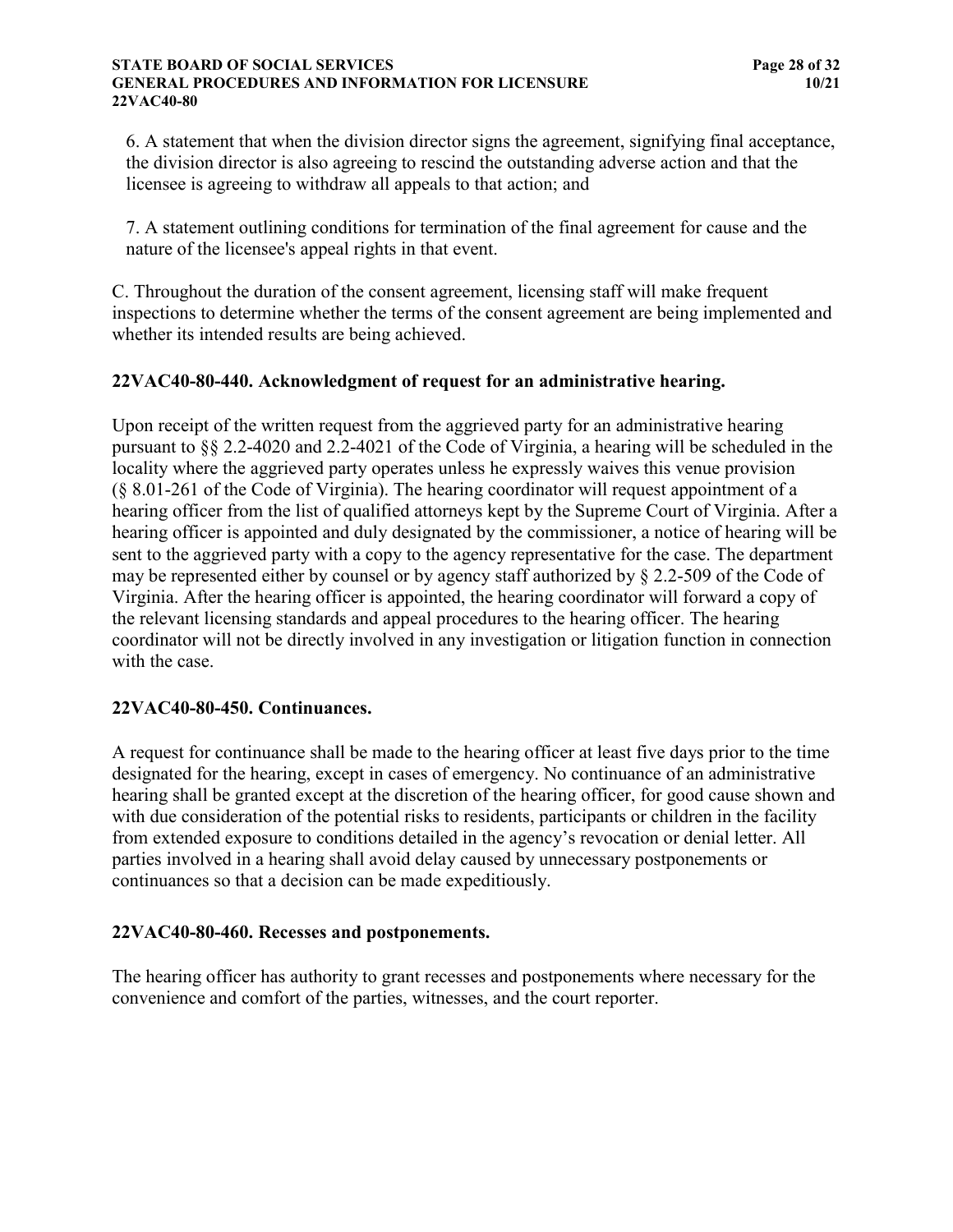#### <span id="page-34-0"></span>**22VAC40-80-470. Prehearing conferences.**

The hearing officer has the statutory power to hold conferences for the settlement or simplification of issues by the parties. The hearing officer may hold a prehearing conference for the stipulation of certain facts or for any other purposes that might be accomplished by such a preliminary process. It may be useful for the hearing officer to direct the parties to submit to him and exchange in advance of the conference: proposed statements of issues, proposed stipulations, requests for information, statements of position, proposed procedural data, and the exchange of exhibits. The notice for such a prehearing conference must be established by the hearing officer as to the date, time and place for such conference. It will not be necessary to provide a verbatim reporting of the prehearing conference. A report summarizing the results of this conference must be prepared, consisting of a list of appearances, agreements reached, the hearing officer's rulings, and other matters decided. A copy of this report shall be provided to all persons who entered appearances, which shall become part of the agency record.

## <span id="page-34-1"></span>**22VAC40-80-480. Conduct of hearing.**

A. To initiate the proceedings, the hearing officer will call the hearing to order and make a brief statement giving the name of the proceeding, its case number, the names of all persons present and involved in the proceeding, and other appropriate introductory remarks such as the general rules of decorum and conduct. The parties shall be entitled to be accompanied by and represented by counsel. Before the formal presentation of evidence begins, the parties should be given an opportunity to bring up any preliminary matters or motions. If a hearing officer has questions or issues regarding the procedures in the hearing or his role in conducting the hearing, these questions shall be directed to the hearing coordinator. The parties at administrative hearings have the right to conduct cross-examination to obtain full and fair disclosure of the facts. The hearing officer will decide if the hearing will be open to the public.

B. The following shall be the order of proceedings at all hearings, subject to modification by the hearing officer before such hearing is commenced, for good cause:

1. Presentation, argument, and disposition of all preliminary matters and motions.

2. Presentation of opening statements. Such statements are not subject to cross-examination or an opportunity to present argumentative testimony.

3. Agency representative presents the case, calling witnesses in such order as is seen fit. Each witness should be subject to direct, cross, and redirect examination. Both the counsel for the adverse party and the hearing officer may direct questions to the witness.

4. The aggrieved party should present its case, using the same guidelines as established in subdivision 3 of this subsection.

5. Rebuttal evidence by the agency representative should be permitted.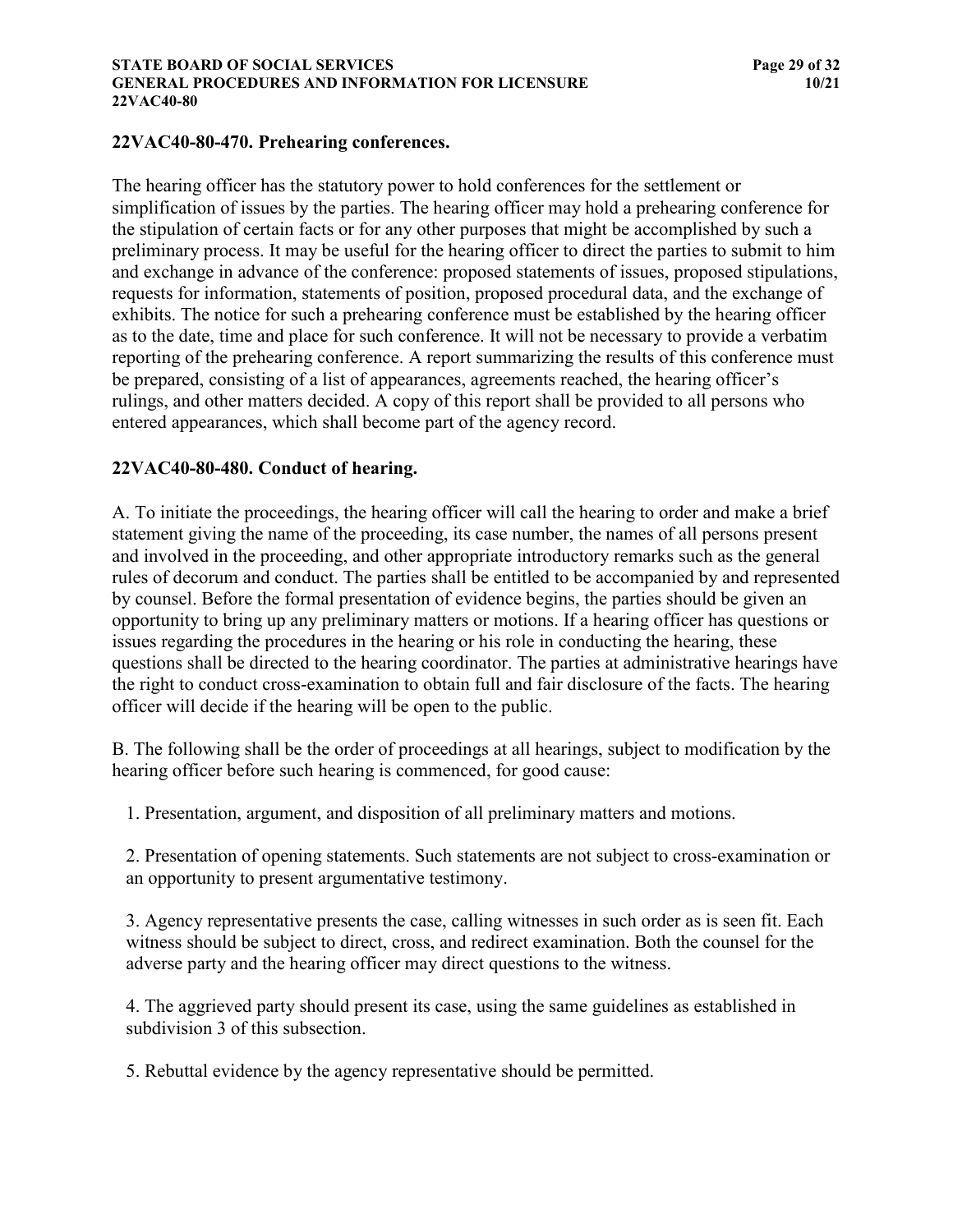#### **STATE BOARD OF SOCIAL SERVICES Page 30 of 32 GENERAL PROCEDURES AND INFORMATION FOR LICENSURE 10/21 22VAC40-80**

6. At the close of the presentation of evidence, the parties may exercise their rights pursuant to §§ 2.2-4020 and 2.2-4021 of the Code of Virginia. The parties, on request, shall be given the opportunity for closing argument and may submit for the record, in writing, proposed findings and conclusions.

## <span id="page-35-0"></span>**22VAC40-80-490. Rules of evidence.**

A. The burden of proof shall be upon the proponent. Therefore, if this is a situation where the department has revoked a license or imposed another administrative sanction subject to appeal by administrative hearing, the department is the proponent and has the burden of proof. However, in cases where the department has refused to grant an initial or renewal license, the proponent is the applicant and has the burden of proving that it should be granted a license.

B. The formal rules of evidence shall not apply. The hearing officer shall receive any probative evidence, and should strike, on objection or own motion, evidence that is irrelevant, immaterial, insubstantial, privileged, or repetitive, as required by §§ 2.2-4020 and 2.2-4021 of the Code of Virginia. If a question or answer at hearing is irrelevant, improper, or excludable, the hearing officer may strike it without waiting for an objection.

C. A party to the hearing may conduct examinations or cross examinations without rigid adherence to formal rules of evidence, provided the examination or cross examination does not become abusive or constitute harassment of the witness, and the examination can be shown to be necessary to result in full and fair disclosure of the facts bearing upon matters in issue. The hearing officer may examine all or any of the witnesses at the hearing.

#### <span id="page-35-1"></span>**22VAC40-80-500. The record at hearing.**

All testimony in the administrative hearing must be recorded either stenographically or by mechanical means. All documents or other evidence received are also part of the record and must be maintained. In addition, a record must be maintained of all evidence offered but excluded. See Rule 2A: 3 (c) of the Rules of the Supreme Court of Virginia. As a matter of practice, it would be appropriate for the hearing officer to conditionally receive evidence and thereafter, if it is excludable, to avoid considering it in making the decision. In this way, if it is determined on judicial review that the hearing officer erroneously decided that the evidence was excludable, the case can be remanded for reconsideration of the evidence submitted but rejected as exhibits.

#### <span id="page-35-2"></span>**22VAC40-80-510. Recommendations of the hearing officer.**

A. By statute, the hearing officer shall recommend findings of fact and a decision upon the preponderance of the evidence presented by the record and relevant to the basic law under which the agency is operating (§§ 2.2-4020 and 2.2-4021 of the Code of Virginia.). The recommended decision of the hearing officer shall be made upon consideration and review of the record as a whole or such portions of the record as may be cited by any party to the proceedings. The findings of fact shall be based exclusively on admissible evidence or matters that are officially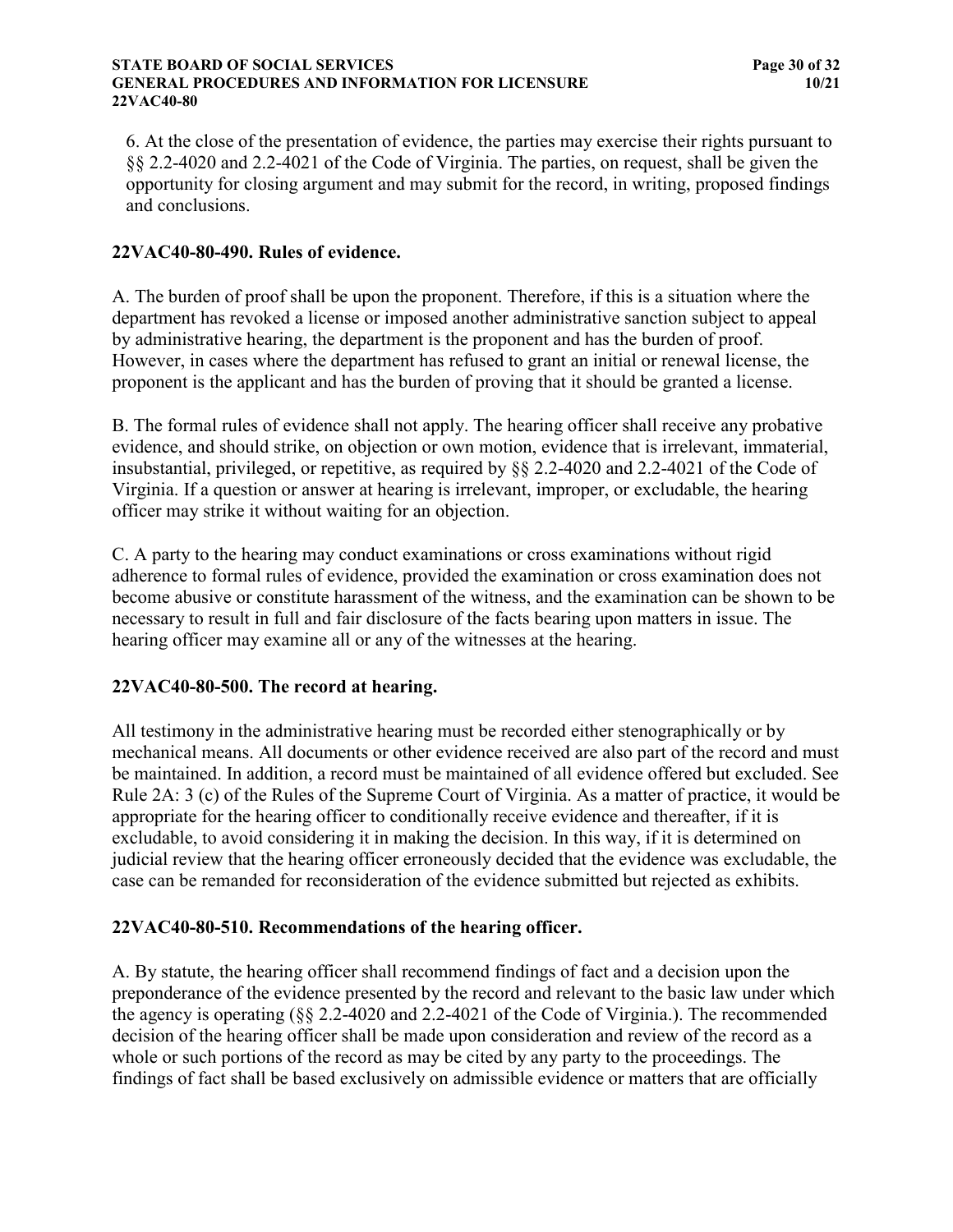#### **STATE BOARD OF SOCIAL SERVICES Page 31 of 32 GENERAL PROCEDURES AND INFORMATION FOR LICENSURE 10/21 22VAC40-80**

noticed. The recommendation shall be in writing and shall include specific findings on all the major facts in issue.

B. The hearing officer shall provide a recommendation within 90 days from the date the agency record is closed (that is, the date of the final hearing or the date by which the hearing officer prescribes that all evidence shall be submitted) or from a later date if agreed to by the aggrieved party and the agency (§ 2.2-4024 of the Code of Virginia). If the hearing officer does not render a recommended decision within 90 days, the named party to the case decision may provide written notice to the hearing officer and the Executive Secretary of the Supreme Court that a decision is due. If no recommended decision is made by the hearing officer within 30 days from receipt of the notice, then the Executive Secretary of the Supreme Court, pursuant to § 2.2-4024 of the Code of Virginia, shall remove the hearing officer from the hearing officer list and report the hearing officer to the Virginia State Bar for possible disciplinary action, unless good cause can be shown for the delay.

C. The available remedies offered by the hearing officer shall be to (i) uphold the decision of the department; (ii) recommend reversing the decision; or (iii) recommend issuance of a different sanction as provided in § 63.2-1709.2 B of the Code of Virginia.

D. The findings, conclusions and recommended decision shall be provided to the parties and thereafter either party has 10 days to submit any exceptions in writing to the hearing coordinator for review by the commissioner regarding the recommended decision of the hearing officer. The hearing officer may incorporate the procedure for making exceptions to his recommended decision within the text of his report and recommendation.

E. The hearing officer shall forward the agency record, including the recommendation; all documents submitted by the parties; a listing of all exhibits presented, received and rejected; and the transcript of the hearing to the hearing coordinator.

#### <span id="page-36-0"></span>**22VAC40-80-520. Case decision.**

A. The commissioner, after review of the findings of fact and recommended decision of the hearing officer, shall make a case decision and issue an order in the case within 30 days from the date that the commissioner receives the hearing officer's recommendation (§§ 2.2-4020 and 2.2- 4021 of the Code of Virginia). The commissioner shall provide notification to the aggrieved party of the decision within 30 days of receipt of the hearing officer's recommendation. If the commissioner does not render a decision within 30 days, the aggrieved party to the case decision may provide a written notice to the commissioner that a decision is due. If no decision is made within 30 days from the commissioner's receipt of the notice, the decision is deemed to be in favor of the aggrieved party. Service of the notice of the commissioner's decision is achieved by mailing the notice of the case decision to the licensee, unless service is made by other means and acknowledged in writing by the licensee. If service is accomplished by mail, three days shall be added to the 30-day period. If the licensee wishes to appeal the decision, he shall have 30 days after service of the notice of case decision to make such request.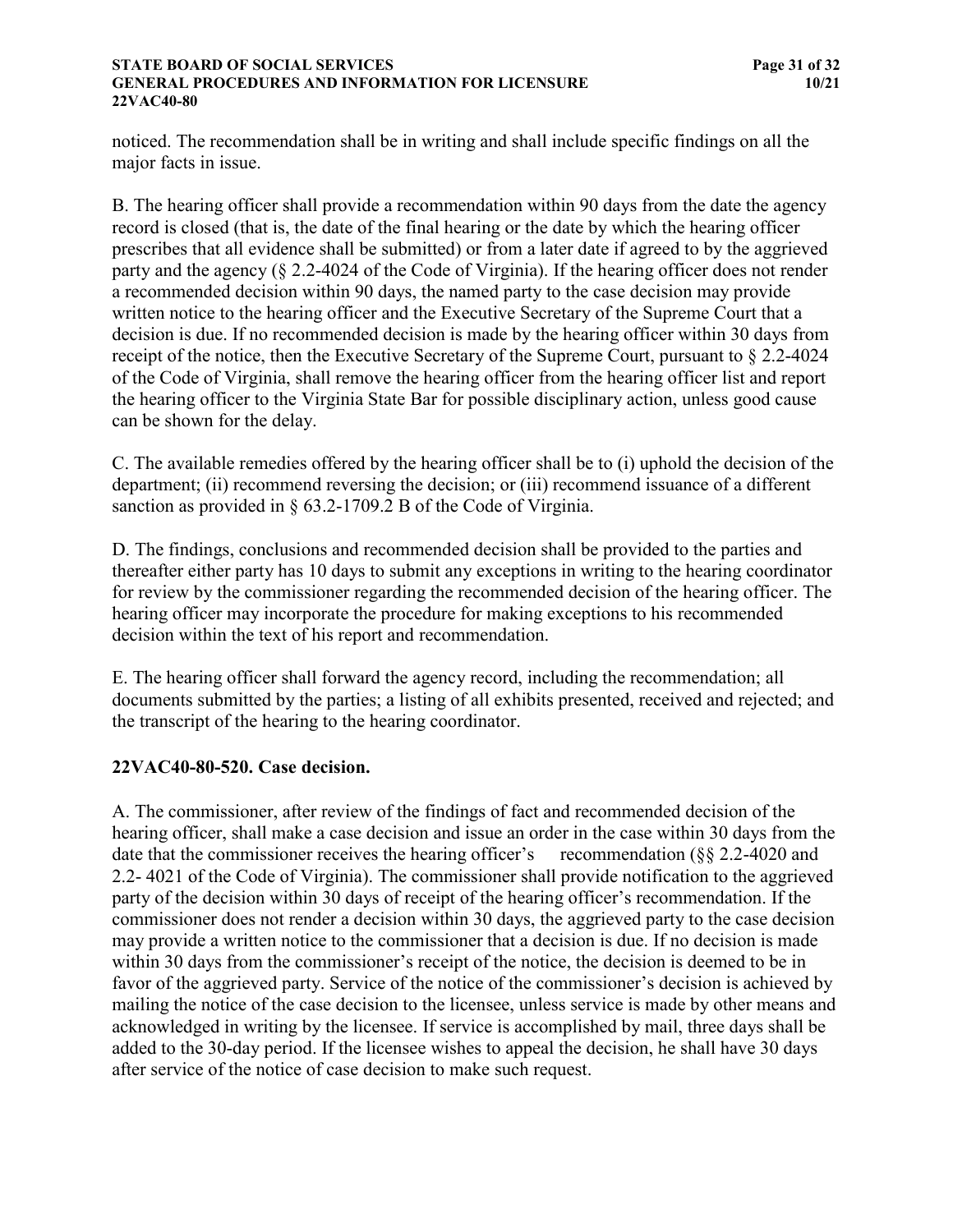#### **STATE BOARD OF SOCIAL SERVICES Page 32 of 32 GENERAL PROCEDURES AND INFORMATION FOR LICENSURE 10/21 22VAC40-80**

B. The signed original case decision shall remain in the custody of the agency as a public record, subject to the records retention policy. The signed originals or facsimiles thereof, together with the full record or file of the case, shall be made available for public inspection or copying except as the agency may, in its discretion under § 2.2-4023 of the Code of Virginia, decide to withhold part or all of the records.

C. The provisions for appealing the commissioner's order in accordance with the Administrative Process Act are found at §§ 2.2-4025 through 2.2-4030 of the Code of Virginia.22VAC40-80-520. Case decision.

D. When issuance or renewal of a license as an adult care facility has been refused by the commissioner, the applicant shall not thereafter for a period of one year apply again for such license. When issuance or renewal of a license for a child welfare agency has been refused by the commissioner, the applicant shall not thereafter for a period of six months apply again for such license.

EXCEPTION: An adult care facility or a child welfare agency may apply again for such license before the end of the applicable specified period if the commissioner in his sole discretion believes that there has been such a change in the conditions on account of which he refused the prior application as to justify considering the new application.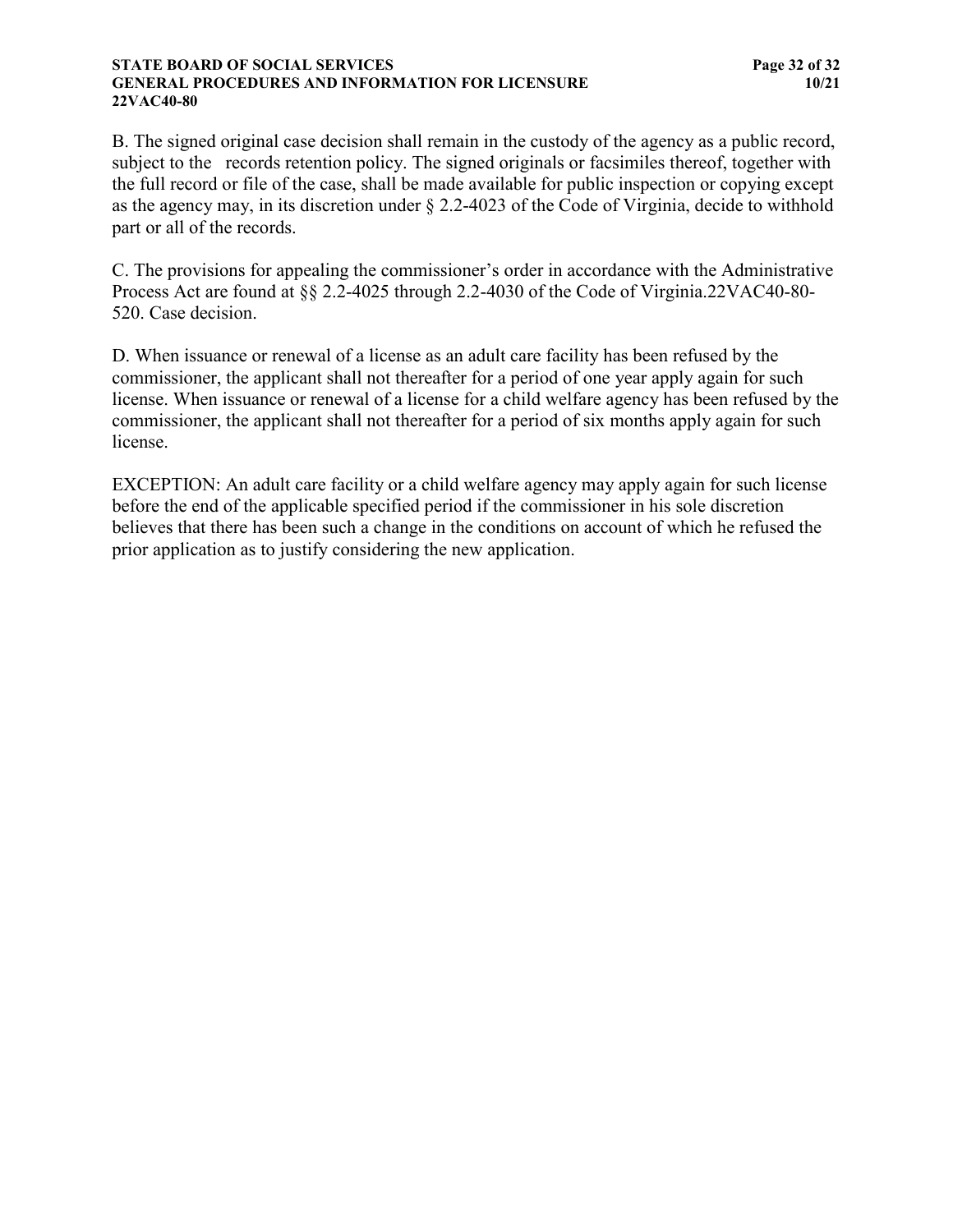## SCHEDULE OF FEES 22VAC40-160

By act of the General Assembly and effective February 1, 1984, the Department of Social Services is authorized to charge fees for processing applications for licenses (§ 63.2-1700 of the Code of Virginia).

Such fees are to be used for the development and delivery of training for operators and staff of facilities or agencies for adults or children subject to licensure solely by the Department of Social Services.

Each license and renewal of it may be issued for a period of up to three successive years. The required fee for each licensed facility or agency will be based upon its licensed capacity and the length of the total licensure period. However, the fee will be collected annually and licensees will be billed each year by the Department of Social Services for the appropriate portion of the fee. (Example: A facility with a capacity of 55 participants is issued a license for a period of 24 months. The fee for that facility for the two-year period would be \$210. The facility will be charged \$105 at the beginning of the licensure period and billed again for \$105 at the beginning of the second year of licensure.) No fee will be charged directly following the issuance of a conditional license.

| Schedule of Fees            |       |                                        |       |
|-----------------------------|-------|----------------------------------------|-------|
| Capacity                    |       | 1 year $\vert$ 2 years $\vert$ 3 years |       |
| $1 - 12$                    | \$14  | \$28                                   | \$42  |
| $13 - 25$                   | \$35  | \$70                                   | \$105 |
| $26 - 50$                   | \$70  | \$140                                  | \$210 |
| $51 - 75$                   | \$105 | \$210                                  | \$315 |
| 76–200                      | \$140 | \$280                                  | \$420 |
| $201 \& \text{up}$          | \$200 | \$400                                  | \$600 |
| <b>Flat Fees</b>            |       |                                        |       |
| Child Placing Agencies \$70 |       | \$140                                  | \$210 |

Applicants shall use the following schedule of fees to determine the correct fee to pay for processing all applications.

The fee shall be paid by personal check, money order, or certified check, made payable to "Treasurer of Virginia."

A fee that is incorrect in amount or is made payable other than to the Treasurer of Virginia will be returned to the applicant. Otherwise, no fee will be returned or refunded for any reason.